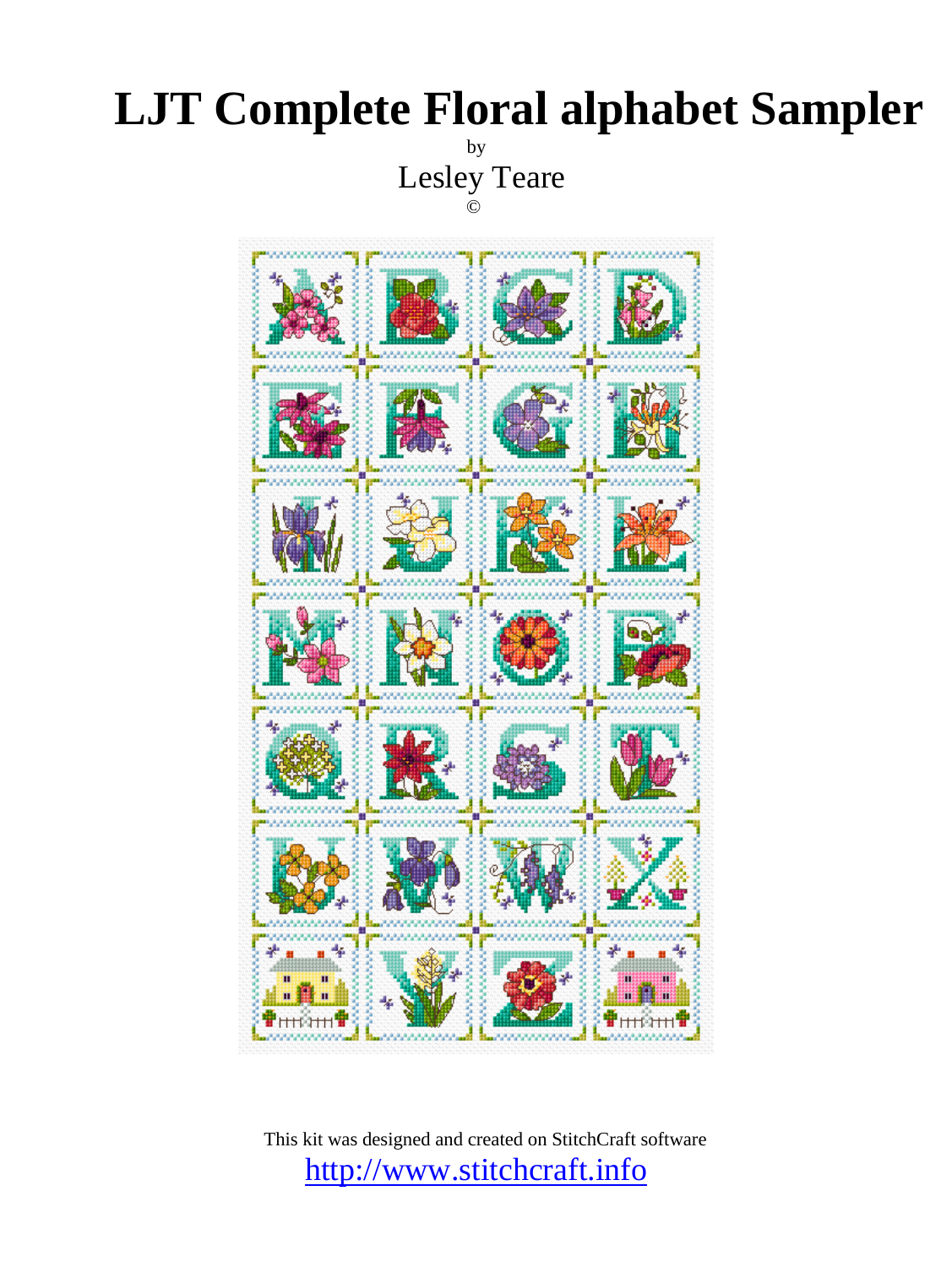# Key

| Color |       | Symbol Backstitch | Cat No.      | <b>Brand</b> | Type                   | <b>Stitches</b> | Skeins |
|-------|-------|-------------------|--------------|--------------|------------------------|-----------------|--------|
|       |       |                   | Blanc        | D.M.C.       | <b>Stranded Cotton</b> | 332             | 0.2    |
|       |       |                   | 154          | D.M.C.       | <b>Stranded Cotton</b> | 113             | 0.1    |
|       |       |                   | 155          | D.M.C.       | <b>Stranded Cotton</b> | 570             | 0.4    |
|       | N     |                   | 209          | D.M.C.       | <b>Stranded Cotton</b> | 231             | 0.2    |
|       |       |                   | 321          | D.M.C.       | <b>Stranded Cotton</b> | 186             | 0.1    |
|       |       |                   | 333          | D.M.C.       | <b>Stranded Cotton</b> | 362             | 0.2    |
|       |       |                   | 350          | D.M.C.       | <b>Stranded Cotton</b> | 250             | 0.2    |
|       |       |                   | 352          | D.M.C.       | <b>Stranded Cotton</b> | 130             | 0.1    |
|       | S     |                   | 603          | D.M.C.       | <b>Stranded Cotton</b> | 300             | 0.2    |
|       |       |                   | 605          | D.M.C.       | <b>Stranded Cotton</b> | 308             | 0.2    |
|       |       |                   | 720          | D.M.C.       | <b>Stranded Cotton</b> | 50              | 0.1    |
|       |       |                   | 827          | D.M.C.       | <b>Stranded Cotton</b> | 1736            | 1.0    |
|       |       |                   | 905          | D.M.C.       | <b>Stranded Cotton</b> | 448             | 0.3    |
|       |       |                   | 906          | D.M.C.       | <b>Stranded Cotton</b> | 1041            | 0.6    |
|       |       |                   | 907          | D.M.C.       | <b>Stranded Cotton</b> | 243             | 0.2    |
|       |       |                   | 915          | D.M.C.       | <b>Stranded Cotton</b> | 59              | 0.1    |
|       |       |                   | 928          | D.M.C.       | <b>Stranded Cotton</b> | 174             | 0.1    |
|       |       |                   | 958          | D.M.C.       | <b>Stranded Cotton</b> | 1118            | 0.6    |
|       | ത     |                   | 964          | D.M.C.       | <b>Stranded Cotton</b> | 2376            | 1.3    |
|       | D     |                   | 972          | D.M.C.       | <b>Stranded Cotton</b> | 352             | 0.2    |
|       | $\,<$ |                   | 3078         | D.M.C.       | <b>Stranded Cotton</b> | 384             | 0.3    |
|       |       |                   | 3340         | D.M.C.       | <b>Stranded Cotton</b> | 201             | 0.2    |
|       | ✖     |                   | 3805         | D.M.C.       | <b>Stranded Cotton</b> | 174             | 0.1    |
|       |       |                   | 3819         | D.M.C.       | <b>Stranded Cotton</b> | 538             | 0.3    |
|       | →     |                   | 3825         | D.M.C.       | <b>Stranded Cotton</b> | 96              | 0.1    |
|       | O     |                   | 3850         | D.M.C.       | <b>Stranded Cotton</b> | 1181            | 0.7    |
|       | ↖     |                   | <b>Blanc</b> | D.M.C.       | Stranded cotton        | 46              | 0.1    |
|       |       |                   | 839          | D.M.C.       | <b>Stranded Cotton</b> | 2665            | 1.5    |
|       |       | French knots      | 839          | D.M.C.       | <b>Stranded Cotton</b> | 94              | 0.1    |
|       |       | French knots      | 972          | D.M.C.       | <b>Stranded Cotton</b> | 80              | 0.1    |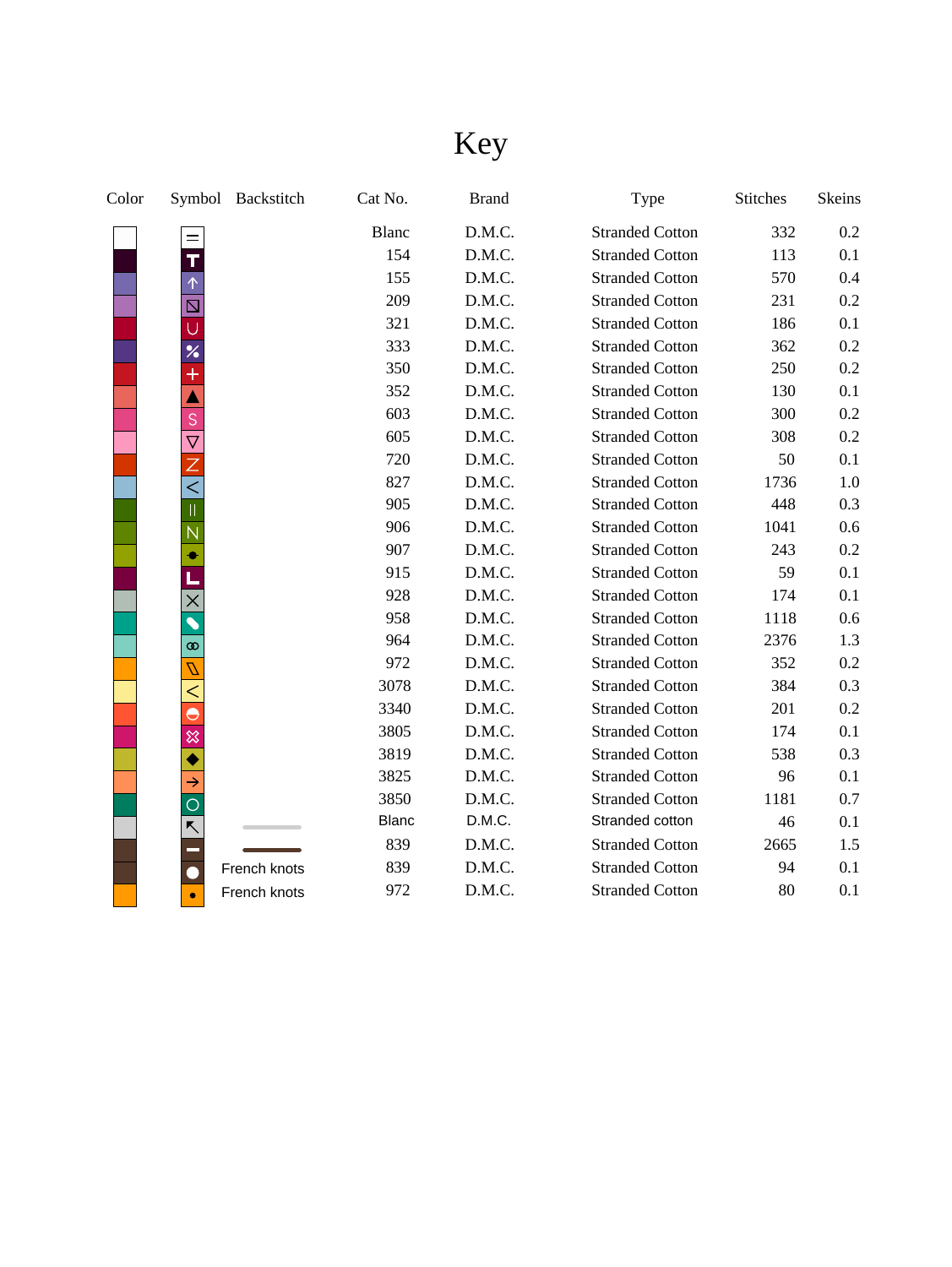## **Notes**

Material Type: Aida Generic White Sewing Count: 14/inch or 55/100mm Design Size: 138 x 237 stitches Sewn Design Size: 9.9 x 16.9 inches or 250 x 430 mm Suggested Material Size: 15.8 x 22.8 inches or 400 x 580 mm Stitch Style: Cross-stitch Using 2 strands

Below is a plan showing how the chart pages fit together. The page number is shown at the top left of each chart page.

| A:1 | B:1 | C:1 |
|-----|-----|-----|
| A:2 | B:2 | C:2 |
| A:3 | B:3 | C:3 |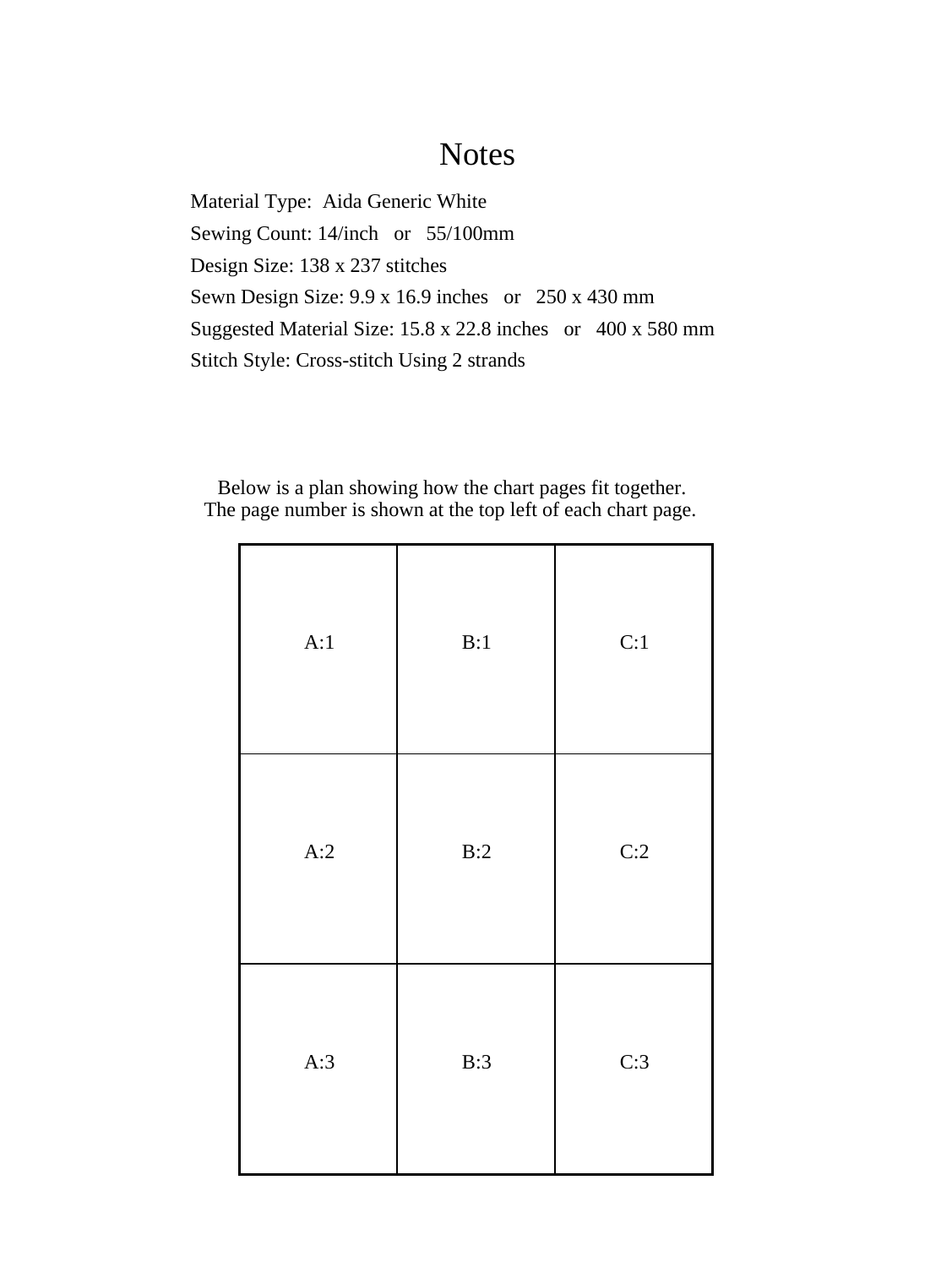Page 1 of 9 Position A:1

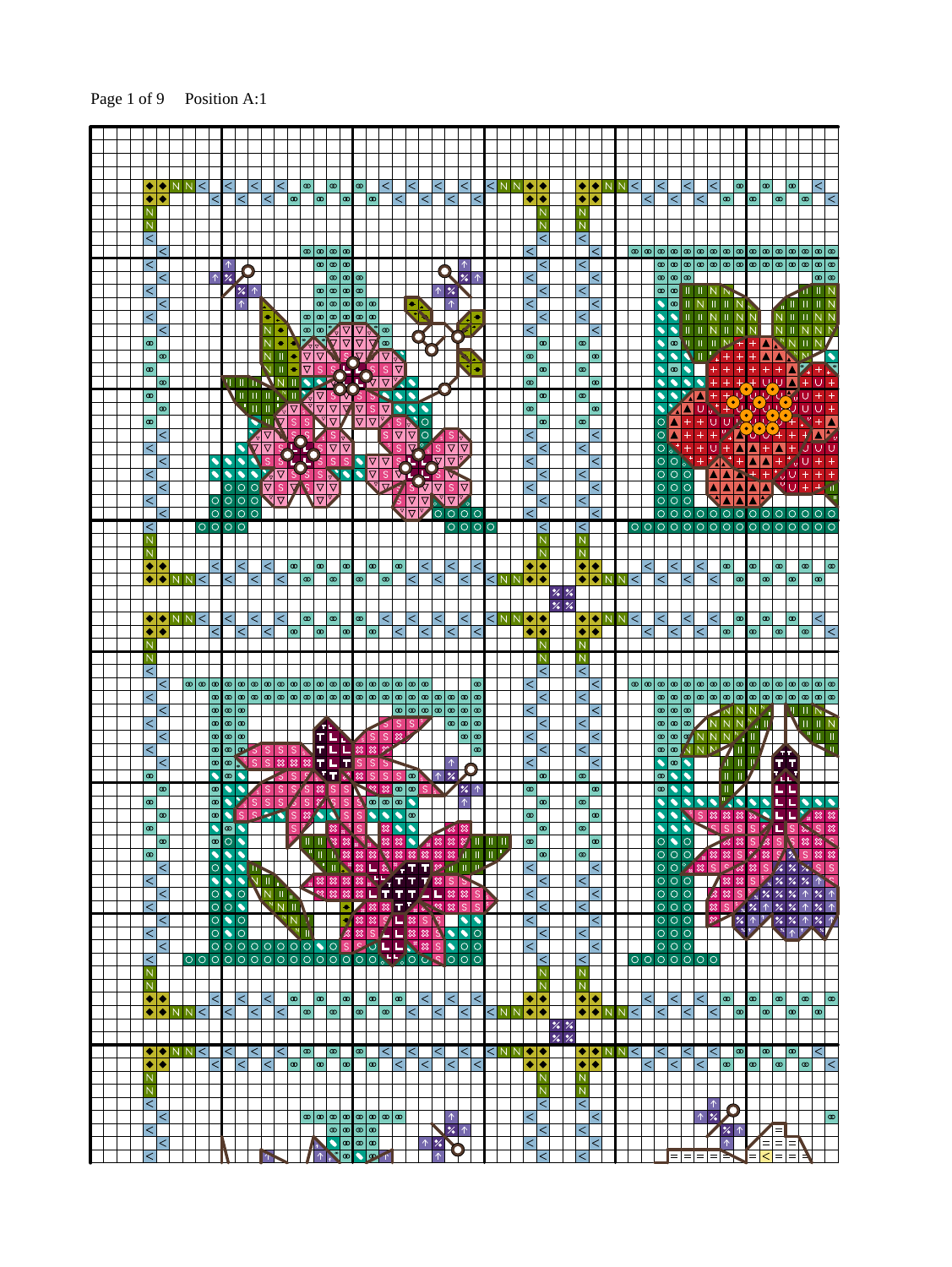Page 2 of 9 Position B:1

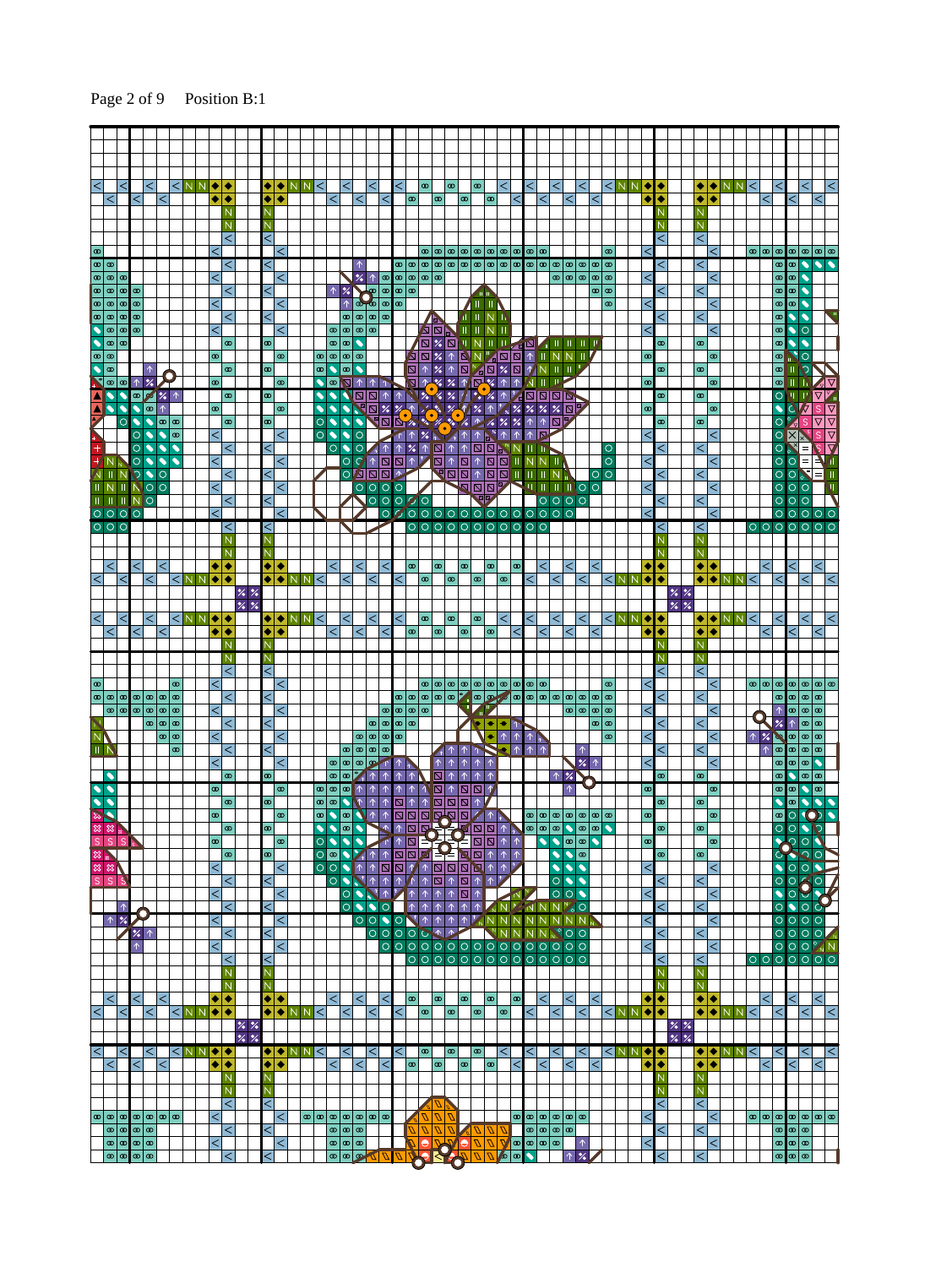Page 3 of 9 Position C:1

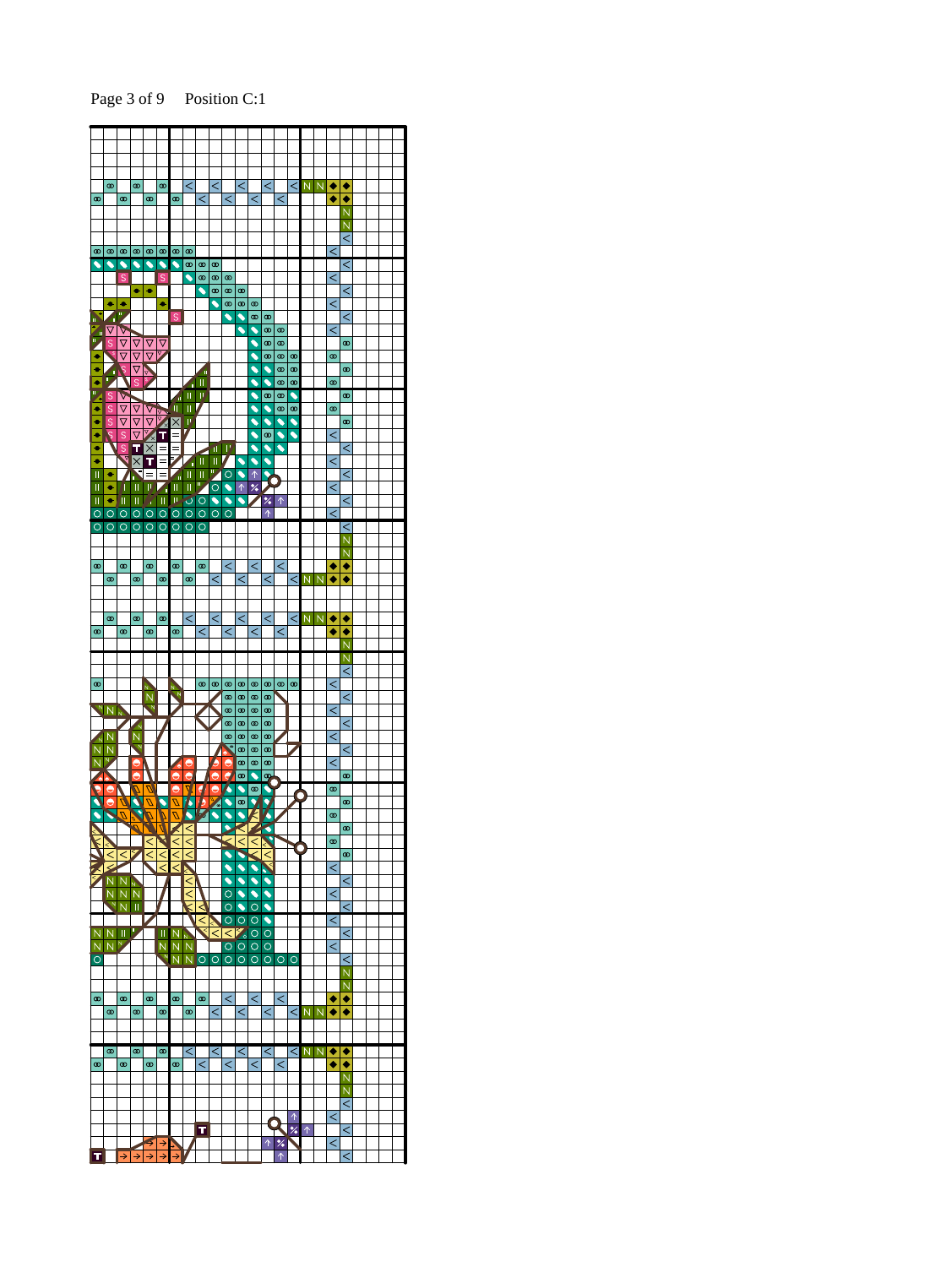Page 4 of 9 Position A:2

| $\,<\,$                                                                       | N                                                                                                                                                                                                                                                                                                                                                                                                              |                                                                                                                                                                                                                                                                                                          | $\,<\,$                                                         | $\leq$<br>$=$<br>$\leq$<br>$=$                                                                                                                                                                       |
|-------------------------------------------------------------------------------|----------------------------------------------------------------------------------------------------------------------------------------------------------------------------------------------------------------------------------------------------------------------------------------------------------------------------------------------------------------------------------------------------------------|----------------------------------------------------------------------------------------------------------------------------------------------------------------------------------------------------------------------------------------------------------------------------------------------------------|-----------------------------------------------------------------|------------------------------------------------------------------------------------------------------------------------------------------------------------------------------------------------------|
| $\,<\,$                                                                       | N.<br>↑                                                                                                                                                                                                                                                                                                                                                                                                        |                                                                                                                                                                                                                                                                                                          | $\overline{<}$                                                  | 不安<br>$\lt$<br>$=$<br>$=$<br>$\equiv$<br>$=$                                                                                                                                                         |
| $\infty$                                                                      | $%$ %<br>мh<br>$\uparrow$<br>个<br>个                                                                                                                                                                                                                                                                                                                                                                            | $\frac{9}{4}$<br>$\uparrow$<br>$\uparrow$<br>Ш                                                                                                                                                                                                                                                           |                                                                 | 념<br>E<br>$\lt$<br>$\lt$<br>$=$<br>$=$<br>6<br>$=$                                                                                                                                                   |
|                                                                               | $\boldsymbol{\%}$<br>$\boldsymbol{\%}$<br>个<br>$\uparrow$<br>ЦN                                                                                                                                                                                                                                                                                                                                                |                                                                                                                                                                                                                                                                                                          | ഻ൕ                                                              | $=$<br>$=$<br>$=$<br>$=$<br>$\infty$                                                                                                                                                                 |
| $^\circledR$                                                                  | $\uparrow$                                                                                                                                                                                                                                                                                                                                                                                                     | $\times$ 1 1                                                                                                                                                                                                                                                                                             |                                                                 | Ξ                                                                                                                                                                                                    |
| $\infty$                                                                      | $\frac{1}{6}$ %<br>$\triangle$<br>N<br>$M\%$                                                                                                                                                                                                                                                                                                                                                                   | $\frac{2}{\sqrt{2}}$<br>-11                                                                                                                                                                                                                                                                              | $\infty$                                                        | $\equiv$<br>$\infty$<br>$\quad =$<br>$=$<br>$=$<br>$\vert =$<br>$\lt$<br>ミラ                                                                                                                          |
| $\infty$                                                                      | <b>NATION</b><br>$\frac{9}{4}$<br>Ø                                                                                                                                                                                                                                                                                                                                                                            | <b>IQR</b>                                                                                                                                                                                                                                                                                               | $\infty$                                                        | $=$<br>$\overline{\phantom{a}}$<br>< <br>$^\circledR$<br>$\overline{<}$<br>↵                                                                                                                         |
| $\infty$                                                                      | $\boxed{\Delta}\uparrow\boxed{\Delta}\uparrow$                                                                                                                                                                                                                                                                                                                                                                 | $\times \mathbb{N}^*$ %<br>$\nabla^{\mathcal{P}}$<br>个<br>Ш                                                                                                                                                                                                                                              | $\infty$                                                        | ${}^{\circ}\hspace{-1.5pt}$<br>$\,<$                                                                                                                                                                 |
| $\infty$                                                                      | $\hat{\mathcal{T}}$<br>$\gamma$<br>$\uparrow$<br>$\uparrow$<br>$\,<\,$                                                                                                                                                                                                                                                                                                                                         | 1 N<br>$\boldsymbol{\varkappa}$<br>Π.<br>$\blacktriangleright$ %                                                                                                                                                                                                                                         | Ħ<br>$\infty$                                                   | $\overline{<}$<br>$\leq$<br><b>STERFIELD</b>                                                                                                                                                         |
| $\infty$                                                                      | $\uparrow$<br>$\boldsymbol{\%}$<br>$\uparrow$<br>个<br>$\,<\,$<br>个                                                                                                                                                                                                                                                                                                                                             | $\boldsymbol{\times}$<br>个个<br>Ш                                                                                                                                                                                                                                                                         | N<br>${}^{\circ}\hspace{-1.5pt}$                                | <u>sulmmining</u><br>$\mathbf{Z}$<br>$\,<$<br>$\infty$<br>$\,<\,$                                                                                                                                    |
| <                                                                             | $\uparrow$<br>$\frac{9}{4}$<br>$\frac{9}{4}$<br>$\uparrow$<br>$\uparrow$                                                                                                                                                                                                                                                                                                                                       | $\blacktriangleleft$ %<br>$\uparrow$<br>$\frac{9}{4}$<br>$\uparrow$<br>$\circ$                                                                                                                                                                                                                           | $\lt$                                                           | <b>SSSSSS</b><br><<br>$\lt$<br>k<br>$\overline{\phantom{a}}$<br>$\bullet$                                                                                                                            |
| $\,<$                                                                         | $%$ %<br>$\frac{9}{6}$<br>$\boldsymbol{\mathsf{z}}$<br>$\uparrow$ % $\uparrow$                                                                                                                                                                                                                                                                                                                                 | $\bullet$ O X<br>$\times$ 1     <br>$\uparrow$                                                                                                                                                                                                                                                           | 111<br>$\,<\,$                                                  | $\overline{O}$<br>$\leq$<br>$\bullet$<br>$=$<br>$=$<br>$\,<\,$<br>$=$                                                                                                                                |
| $\,<\,$                                                                       | $\boldsymbol{\%}$<br>$\%$ %<br>$\boldsymbol{\%}$<br>$\boldsymbol{\varkappa}$<br>$\boldsymbol{\%}$                                                                                                                                                                                                                                                                                                              | $\boldsymbol{\mathsf{z}}$<br>$\circ \bullet$<br>$\mathcal{H}$                                                                                                                                                                                                                                            | N I<br>$\lt$                                                    | $\bullet$<br>$\circ$<br>$=$<br>$=$<br>$\,<\,$<br>$\bullet$<br>$=$<br>THE UT<br>$=$                                                                                                                   |
| $\,<$                                                                         | $\sqrt{2.4}$<br>$\mathbf{v}$<br>$\boldsymbol{\%}$<br>'N.                                                                                                                                                                                                                                                                                                                                                       | $\varkappa$ V<br>NO <sup>.</sup>                                                                                                                                                                                                                                                                         | N<br>$\lt$                                                      | $\sqrt{10}$<br>$=$<br>$\leq$<br>$\circ \bullet$<br>$=$<br>$\equiv$                                                                                                                                   |
| $\lt$                                                                         | $\frac{3}{2}$ % $\frac{9}{2}$ 0                                                                                                                                                                                                                                                                                                                                                                                | $\mathbf{x}$<br>$\bullet$<br>N.<br>π                                                                                                                                                                                                                                                                     | $\mathbb N$<br>$\,<$                                            | $\,<$<br><b>ALLOON</b><br>$\bullet$                                                                                                                                                                  |
| $\,<$                                                                         | ×7<br>N N                                                                                                                                                                                                                                                                                                                                                                                                      | $\overline{O}$ N $\overline{O}$ O<br>$\mathbf{H}$                                                                                                                                                                                                                                                        | <b>TIN</b><br>$\,<\,$                                           | 000000<br>$\leq$<br>$\parallel$ H $\parallel$ H $\parallel$<br>$\bullet$<br>Æ.<br>$\bullet$                                                                                                          |
| $\,<\,$                                                                       | $\mathbb N$                                                                                                                                                                                                                                                                                                                                                                                                    | $ON$ $OO$<br>$\mathbf{H}^{\ast}$                                                                                                                                                                                                                                                                         | N I A<br>$\lt$                                                  | И<br>000000000<br>$\,<$<br>சி ரா ம                                                                                                                                                                   |
| $\,<$                                                                         | $\overline{N}$                                                                                                                                                                                                                                                                                                                                                                                                 | ĪĪ                                                                                                                                                                                                                                                                                                       | N.<br>$\,<$                                                     | <u>ololololololo</u><br>$\,<\,$                                                                                                                                                                      |
| Ń                                                                             |                                                                                                                                                                                                                                                                                                                                                                                                                |                                                                                                                                                                                                                                                                                                          | N                                                               | Ñ                                                                                                                                                                                                    |
| N                                                                             |                                                                                                                                                                                                                                                                                                                                                                                                                |                                                                                                                                                                                                                                                                                                          | N                                                               | N                                                                                                                                                                                                    |
|                                                                               | $\infty$<br>$^\circledR$                                                                                                                                                                                                                                                                                                                                                                                       | $^{\circ}$                                                                                                                                                                                                                                                                                               |                                                                 | $\lt$<br>$\infty$<br>®<br>$^\circledR$<br>$\infty$<br>$\infty$                                                                                                                                       |
| $\bullet\bullet$                                                              | $\lt$<br>$\lt$                                                                                                                                                                                                                                                                                                                                                                                                 | $\lt$<br>$\lt$<br>$\infty$<br>$\infty$                                                                                                                                                                                                                                                                   | $\lt$<br>$\bullet\bullet$                                       | $\bullet\bullet$<br>$\lt$<br>$\,<\,$                                                                                                                                                                 |
| $\blacklozenge$ $\blacktriangleright$ $\mathbb{N}$ $\mathbb{N}$ $\mathbb{N}$  | $\sigma$<br>$\,<\,$<br>$\,<\,$<br> ത<br>$\prec$                                                                                                                                                                                                                                                                                                                                                                | $\infty$<br> ത <br>$\,<\,$<br>$\,<\,$                                                                                                                                                                                                                                                                    | KNN♦<br>$\prec$                                                 | $\blacklozenge$ $\blacktriangleright$ $\bowtie$ $\bowtie$<br>$\pmb{\infty}$<br>$^\circledR$<br>$\,<\,$<br>∣<<br>$\,<\,$<br> ത <br>$\circ$                                                            |
|                                                                               |                                                                                                                                                                                                                                                                                                                                                                                                                |                                                                                                                                                                                                                                                                                                          | $\%$ %                                                          |                                                                                                                                                                                                      |
|                                                                               |                                                                                                                                                                                                                                                                                                                                                                                                                |                                                                                                                                                                                                                                                                                                          | $\frac{2}{10}$                                                  |                                                                                                                                                                                                      |
| $\blacklozenge$ $\blacktriangleright$ $\mathbb{N}$ $\mathbb{N}$ $\leq$ $\mid$ | ⊲<br>$ \infty $<br>$\infty$<br>$\leq$<br>$\prec$                                                                                                                                                                                                                                                                                                                                                               | $\infty$<br>$\lt$<br>$\leq$<br>$\,<\,$                                                                                                                                                                                                                                                                   | KNN♦<br>∣<∣                                                     | $\blacklozenge$ NNN<br>kl<br>$\lt$<br>$^\infty$<br>$ \infty $<br>$\infty$<br><<br>∣<                                                                                                                 |
| $\bullet$<br>٠                                                                | $\lt$<br>$\,<$<br>$ \infty $                                                                                                                                                                                                                                                                                                                                                                                   | $\circ$<br>$\lt$<br>$\lt$<br>$\lt$<br>$\infty$                                                                                                                                                                                                                                                           | $\blacklozenge$<br>$\,<$<br>$\bullet$                           | ◆│◆<br>$\,<$<br>$\lt$<br>$\lt$<br>$\infty$<br> ത<br>@<br>$\infty$                                                                                                                                    |
| Ñ                                                                             |                                                                                                                                                                                                                                                                                                                                                                                                                |                                                                                                                                                                                                                                                                                                          | N                                                               | Ñ                                                                                                                                                                                                    |
| N                                                                             |                                                                                                                                                                                                                                                                                                                                                                                                                |                                                                                                                                                                                                                                                                                                          | N                                                               | $\mathbb N$                                                                                                                                                                                          |
| $\overline{<}$                                                                |                                                                                                                                                                                                                                                                                                                                                                                                                |                                                                                                                                                                                                                                                                                                          | $\lt$                                                           | $\leq$                                                                                                                                                                                               |
| $\,<\,$                                                                       | ſ⊽<br>$\omega$    $\omega$    $\omega$    $\omega$    $\omega$    $\omega$    $\omega$    $\omega$    $\omega$    $\omega$    $\omega$    $\omega$    $\omega$    $\omega$    $\omega$    $\omega$    $\omega$    $\omega$    $\omega$    $\omega$    $\omega$    $\omega$    $\omega$    $\omega$    $\omega$    $\omega$    $\omega$    $\omega$    $\omega$    $\omega$    $\omega$    $\omega$<br>$\Delta$ | 4<br>$\infty$    ത $\infty$    ത $\infty$    ത                                                                                                                                                                                                                                                           | $\,<$                                                           | $\,<$<br>စ စ စ စ စ စ စ စ                                                                                                                                                                             |
| $\mid \infty \mid$<br><                                                       | $\triangledown$<br>$\infty$ $\infty$ $\infty$<br>$\infty$<br>Š                                                                                                                                                                                                                                                                                                                                                 | $\nabla$<br>യ യ <br> യ $\alpha$  യ                                                                                                                                                                                                                                                                       | $\,<\,$                                                         | $\infty$ $\infty$ $\infty$ $\infty$<br>$\lt$<br>${}^{\circ}\hspace{-1.5pt}$<br><b>IT K</b>                                                                                                           |
| $\blacktriangleright$<br>$\leq$                                               | $\circ \circ \circ$<br>$\nabla$ s s                                                                                                                                                                                                                                                                                                                                                                            | $\boxed{\circ}$ $\boxed{\circ}$ $\boxed{\circ}$ $\boxed{\circ}$                                                                                                                                                                                                                                          | $\,<\,$                                                         | $\circ$ $\circ$ $\circ$ $\circ$ $\circ$<br>$\,<\,$<br>I N                                                                                                                                            |
| $\,<$<br>$ \bm{\infty} $                                                      | $^\circledR$<br>S<br>$\bullet$<br> യ $\sim$  യ<br>$\infty$                                                                                                                                                                                                                                                                                                                                                     | ख<br>$\overline{\phantom{0}}$<br> ထ ထ <br>$\bullet$<br>$\mid \infty \mid$<br>$\infty$ $\infty$                                                                                                                                                                                                           | $\times$ 1<br>$\lt$                                             | $\,<$<br>$\mathbf{N}$ $\infty$ $\infty$ $\infty$<br>$\infty$<br>N                                                                                                                                    |
| $\lt$<br>$\blacktriangleright$                                                | $\omega$ $\sim$ $\sim$ $\omega$ $\sim$                                                                                                                                                                                                                                                                                                                                                                         | $\P$ $\blacksquare$                                                                                                                                                                                                                                                                                      | K                                                               | $\infty$<br>ENN                                                                                                                                                                                      |
|                                                                               |                                                                                                                                                                                                                                                                                                                                                                                                                | "∡ ∞ ∞ <br>$\sqrt{2}$ 0 $\sigma$                                                                                                                                                                                                                                                                         | $\,<$                                                           | $\,<$<br><b>ONNN</b><br>$=$ $=$<br>Ξ                                                                                                                                                                 |
| K                                                                             | $\infty$<br>$\bullet$<br>$\pmb{\infty}$<br>$^\circledR$<br>$ \bm{\omega} $<br>$\bullet$                                                                                                                                                                                                                                                                                                                        | $\blacktriangleright$<br>$\bullet$<br>$\infty$<br>$\bullet$                                                                                                                                                                                                                                              | $\uparrow$<br>$\lt$                                             | NNP<br>$=$<br>$\,<$<br>$=$<br>$=$<br>$=$                                                                                                                                                             |
| $\blacktriangleright$<br>$\,<\,$                                              | $\bullet$<br>$\bullet$<br>$ \bm{\varpi} \bm{\varpi} \bm{\varpi} $                                                                                                                                                                                                                                                                                                                                              | $\boxed{\circledcirc}$<br>$\bullet$<br>$\circ$ $\circ$                                                                                                                                                                                                                                                   | $\,<\,$                                                         | ⋜<br>$\infty$ $\sim$ $\sim$ $\sim$<br>$=$<br>$=$<br>$=$<br>$\,<\,$<br>$=$<br>$\,<\,$                                                                                                                 |
| ⊠<br>OD.                                                                      | $\sum$<br>$\infty$ $\infty$<br>$\bullet$                                                                                                                                                                                                                                                                                                                                                                       | $\circ$ $\circ$<br>$\bullet$<br>$\bullet$<br>$\bullet$<br>٩                                                                                                                                                                                                                                              | $\infty$                                                        | $\overline{<}$<br>$\overline{\phantom{a}}$<br>$\lt$<br>$=$<br>$\bullet$<br>NN.<br>$=$<br>$\,<$<br>@                                                                                                  |
| $\overline{\nabla}$ l<br>$\infty$                                             | <b>RISIDIN</b><br>$\bullet$ $\circ$ $\circ$                                                                                                                                                                                                                                                                                                                                                                    | $\circ$ $\circ$<br>$\overline{\bullet}$<br>$\sqrt{2}$                                                                                                                                                                                                                                                    | $\infty$                                                        | $\overline{<}$<br>$=$<br>$\leq$<br>OIIINN<br> ത                                                                                                                                                      |
| $\infty$                                                                      | ⊽ा⊽ाऽा∖<br>$\blacklozenge$<br>$\bullet$                                                                                                                                                                                                                                                                                                                                                                        | ⊀⊽⊽<br>$\circ$ $\bullet$ $\bullet$<br>  [                                                                                                                                                                                                                                                                | $\infty$                                                        | <u>ा पत्र</u><br>W<br>Ξ<br>Z<br>D<br>Ż<br>$\,<$<br>$\infty$<br>Ζ                                                                                                                                     |
| I⊽<br>$\infty$                                                                | $\blacktriangleright$<br>$S_n$<br>$\bullet$<br>$\bullet$                                                                                                                                                                                                                                                                                                                                                       | $\nabla\nabla$ s<br>$\overline{\nabla}$<br>$\Delta  \Delta  \Delta$                                                                                                                                                                                                                                      | $\infty$                                                        | ⋜<br>OSZE<br>$\equiv$<br>$\overline{<}$<br>$Z \setminus N$<br>Ø<br>۰                                                                                                                                 |
| ъ<br>$\infty$                                                                 | <b>NO ON</b><br>$\mathbb{R}^n$ if $\mathbb{R}$                                                                                                                                                                                                                                                                                                                                                                 | $\nabla$ s<br>ΔV<br>$\nabla$ s<br>$\Delta \Delta $                                                                                                                                                                                                                                                       | $\infty$                                                        | $\overline{\circ}$<br>Ξ<br>l=<br>$=$<br>$\overline{\phantom{a}}$<br>$\lt$<br>$\quad =$<br>$\infty$                                                                                                   |
| $^\circledR$                                                                  | $\blacktriangleright$ $\times$ $\blacksquare$ $\times$<br>HШ<br>$\blacklozenge$                                                                                                                                                                                                                                                                                                                                | VVS<br>$\frac{1}{2}$<br>S                                                                                                                                                                                                                                                                                | ര                                                               | 0.05<br>$\circ$<br>$=$<br>$=$ $=$                                                                                                                                                                    |
| <b>O</b><br>$\pmb{\infty}$                                                    | $\blacklozenge$<br>$\bullet$<br>$\bullet$                                                                                                                                                                                                                                                                                                                                                                      | C<br>33<br>$\mathbb S$                                                                                                                                                                                                                                                                                   | $\Delta \Delta $<br>$\infty$                                    | $\circ \bullet \circ$<br>N M<br>$=$<br>⊲<br>$\,<$<br>$\circledcirc$<br>z<br>$=$<br>$\,<\,$                                                                                                           |
| $\circ$<br>$\lt$                                                              | $\bullet$<br>$\circ$<br>$\blacksquare$ 11 $\times$ 11<br>$\bullet$                                                                                                                                                                                                                                                                                                                                             | <b>AVSS</b><br><b>OS</b>                                                                                                                                                                                                                                                                                 | $\mathsf S$<br>$\Delta$<br>$\mathsf S$<br>$ \nabla $<br>$\prec$ | V<br>$\overline{<}$<br>$\lt$<br>$\lt$<br>$\circ\bullet\circ\bullet$<br>Ē<br>$=$<br>$\,<\,$<br>$=$                                                                                                    |
| $\circ$<br>$\,<$                                                              | V<br>$\circ$<br>$\bullet$<br>$\bullet$<br>$\mathbb{Z}$ II<br>$\mathbf{u}_\mathcal{A}$                                                                                                                                                                                                                                                                                                                          | $\nabla$<br>▽│<br>S                                                                                                                                                                                                                                                                                      | $\mathsf S$<br>$\mathsf S$<br>$\nabla$<br>▽∣<br>$\,<$           | $\circ \bullet \bullet \circ$<br>$=$<br>$=$<br>$\,<$<br>$\,<$<br>$\quad =$<br>$=$<br>$=$<br>$=$                                                                                                      |
| $\circ$<br>$\,<\,$                                                            | $ \nabla$<br>$\circ \bullet$<br>$\circ$                                                                                                                                                                                                                                                                                                                                                                        | 99,<br>SSS<br>$\mathsf S$<br>$\mathsf S$<br>S.                                                                                                                                                                                                                                                           | $\triangledown$<br>$\lt$                                        | $  \circ   \bullet  $<br>$=$<br>$=$<br>FXON<br>$\circ \bullet$<br>$\,<\,$<br>$=$<br>$=$                                                                                                              |
| $\,<\,$                                                                       | $\circ \circ \circ \circ$                                                                                                                                                                                                                                                                                                                                                                                      | s<br>$\boxed{\nabla \mathbf{s}} \boxed{\nabla \mathbf{v}}$<br>$\triangledown$<br>$\mathbb S$<br>⊠<br> S <br>◢                                                                                                                                                                                            | $\leq$                                                          | $=$<br>国<br>$\n  N$ $\circ$ $\circ$<br><<br>$\circ \circ \circ \circ$                                                                                                                                |
| $\lt$                                                                         | $\circ \bullet \circ \circ$                                                                                                                                                                                                                                                                                                                                                                                    | ⊽<br>$\mathsf S$<br>$\overline{\mathsf{S}}$<br>$\sqrt{N}$<br>$ \Delta $<br> S                                                                                                                                                                                                                            | $S\nabla$<br>$\overline{\phantom{0}}$                           | $\,<$<br>○○●○<br>ାଠ<br>$N_{\rm A}$                                                                                                                                                                   |
| $\,<$                                                                         | 0000                                                                                                                                                                                                                                                                                                                                                                                                           | S SONV<br>∇∣⊽<br>$\Delta$<br>S                                                                                                                                                                                                                                                                           | $\overline{\nabla}$<br>$\,<$                                    | 0000<br>$\circ$ $\circ$<br>$\,<$<br><b>JNII N</b>                                                                                                                                                    |
| $\lt$                                                                         |                                                                                                                                                                                                                                                                                                                                                                                                                | $\nabla$ s<br>$S \sim 000 \sqrt{20}$                                                                                                                                                                                                                                                                     | $\overline{<}$                                                  | 0000<br>$\,<\,$<br>NNN                                                                                                                                                                               |
|                                                                               |                                                                                                                                                                                                                                                                                                                                                                                                                | 00000000                                                                                                                                                                                                                                                                                                 |                                                                 | ololololololo                                                                                                                                                                                        |
| $\,<$                                                                         | ololololololo                                                                                                                                                                                                                                                                                                                                                                                                  |                                                                                                                                                                                                                                                                                                          | $\,<\,$                                                         | $\,<\,$<br>NN.                                                                                                                                                                                       |
|                                                                               |                                                                                                                                                                                                                                                                                                                                                                                                                |                                                                                                                                                                                                                                                                                                          |                                                                 | N                                                                                                                                                                                                    |
| N                                                                             |                                                                                                                                                                                                                                                                                                                                                                                                                |                                                                                                                                                                                                                                                                                                          | N                                                               | $\mathbb N$                                                                                                                                                                                          |
| ◆│◆                                                                           | $\infty$<br>$\infty$                                                                                                                                                                                                                                                                                                                                                                                           | $\circ$<br>$^\circledR$<br>$\,<$<br>$^\circledR$                                                                                                                                                                                                                                                         | ٠<br>٠                                                          | ◆│◆<br>ത<br> ထ<br>$\pmb{\infty}$<br>$\,<\,$<br>$\infty$<br>œ                                                                                                                                         |
| $\bigcap_{i=1}^{n}$                                                           | യ<br>യ                                                                                                                                                                                                                                                                                                                                                                                                         | oo ∣                                                                                                                                                                                                                                                                                                     | KNNO I                                                          | $\bullet\bullet{\color{red}N}{\color{red}N}<$<br>ത<br>oo j<br>oo.<br>œ                                                                                                                               |
|                                                                               |                                                                                                                                                                                                                                                                                                                                                                                                                |                                                                                                                                                                                                                                                                                                          | $\mathcal{Z}$ %                                                 |                                                                                                                                                                                                      |
|                                                                               |                                                                                                                                                                                                                                                                                                                                                                                                                |                                                                                                                                                                                                                                                                                                          | $\frac{1}{6}$ %                                                 |                                                                                                                                                                                                      |
| $\big \bullet\big \bullet\big \mathbb{N}\big \mathbb{N}\big \leq\big $        | $\lt$<br>$\lt$<br> ထ <br>$\circ$<br>$\prec$                                                                                                                                                                                                                                                                                                                                                                    | $\infty$<br>$\lt$<br>$\leq$<br>$\,<\,$                                                                                                                                                                                                                                                                   | $ < N $ n $ \bullet \bullet $<br>$\vert$ $\vert$                | $\left\  \bullet \right $ N N $\left  < \right $<br>$\,<$<br>$\infty$<br> ထ <br>$\infty$<br>$\prec$<br>$\,<\,$<br>$\,<\,$                                                                            |
| $\bullet$<br>٠<br>$\,<$                                                       | <<br>$\,<$<br> ത $\mid$<br>${}^{\circ}\hspace{-1.5pt}$                                                                                                                                                                                                                                                                                                                                                         | $\lt$<br>$\circ$<br>$\,<$<br>$\leq$<br>$\infty$                                                                                                                                                                                                                                                          | ◆│◆<br>$\,<$                                                    | $\lt$<br>$\,<$<br>$\bullet\bullet$<br>$\leq$<br>$\lt$<br>$  \, \infty \,$<br> ത<br>$\infty$<br>$\pmb{\infty}$                                                                                        |
| Ñ                                                                             |                                                                                                                                                                                                                                                                                                                                                                                                                |                                                                                                                                                                                                                                                                                                          | N                                                               | Ñ                                                                                                                                                                                                    |
| N                                                                             |                                                                                                                                                                                                                                                                                                                                                                                                                |                                                                                                                                                                                                                                                                                                          | N                                                               | $\mathbb N$                                                                                                                                                                                          |
| $\lt$<br>∣↑                                                                   |                                                                                                                                                                                                                                                                                                                                                                                                                |                                                                                                                                                                                                                                                                                                          | $\leq$<br>$\uparrow$                                            | $\leq$                                                                                                                                                                                               |
| $\uparrow$ %<br>$\leq$                                                        | <b>P</b>                                                                                                                                                                                                                                                                                                                                                                                                       | $\infty$  တ $ \infty $ တ $ \infty $ တ $ \infty $                                                                                                                                                                                                                                                         | $\boldsymbol{\times}$ $\uparrow$<br>$\lt$                       | $\,<$                                                                                                                                                                                                |
|                                                                               | $\times$ 1                                                                                                                                                                                                                                                                                                                                                                                                     | $\boxed{\boldsymbol{\Phi}}$ $\boxed{\boldsymbol{\Phi}}$ $\boxed{\boldsymbol{\Phi}}$ $\boxed{\boldsymbol{\Phi}}$ $\boxed{\boldsymbol{\Phi}}$ $\boxed{\boldsymbol{\Phi}}$ $\boxed{\boldsymbol{\Phi}}$ $\boxed{\boldsymbol{\Phi}}$ $\boxed{\boldsymbol{\Phi}}$<br>$\uparrow$ $\times$ $\blacktriangleright$ |                                                                 | $\circledcirc \bullet \circledcirc \bullet \circledcirc \bullet \bullet \bullet$<br>$\,<$<br>$\circ$ $\bullet$<br> ത<br>$\blacktriangleright$                                                        |
| $\,<$                                                                         | $\hat{\uparrow}$<br>$\infty$ $\infty$ $\infty$ $\infty$                                                                                                                                                                                                                                                                                                                                                        | $\omega$ $\omega$ $\omega$ $\omega$ $\omega$<br>$\uparrow$                                                                                                                                                                                                                                               | $\,<$                                                           | $\circ$ $\circ$ $\circ$<br>l oo                                                                                                                                                                      |
| $\lt$                                                                         |                                                                                                                                                                                                                                                                                                                                                                                                                |                                                                                                                                                                                                                                                                                                          | $\overline{<}$                                                  | $\,<$<br>$\bullet$<br>$\mathbf{A}$                                                                                                                                                                   |
| $\,<$                                                                         | $\infty$ $\infty$ $\infty$ $\infty$ $\infty$<br>٠                                                                                                                                                                                                                                                                                                                                                              | $ \omega $ စ $ \omega $ စ $ \omega $<br>⋜<br>۰۱                                                                                                                                                                                                                                                          | $\leq$                                                          | $\bullet$ $\bullet$<br>$\leq$<br>$\sqrt{1+1}$<br>$\bullet$                                                                                                                                           |
| $\lt$                                                                         | $\circ \circ \circ \circ =$<br>٠                                                                                                                                                                                                                                                                                                                                                                               | ⋜<br>⊲ব<br>$\infty$   $\infty$   $\infty$   $\infty$                                                                                                                                                                                                                                                     | $\lt$                                                           | $\,<$<br>$\bullet$ 0 $\bullet$<br>$+ +$<br>$\ddot{}$                                                                                                                                                 |
| $\,<$                                                                         | $\circledcirc \circledcirc = = = \bullet = \bullet$                                                                                                                                                                                                                                                                                                                                                            | $ < ∞ ∞ ∞ ∞ $                                                                                                                                                                                                                                                                                            | $\,<\,$                                                         | $+U$<br>$\leq$<br>$\bullet\bullet\bullet$<br>$+$<br>不干头                                                                                                                                              |
| $\lt$                                                                         | $\boxed{\circledcirc}$ $\boxed{\circledcirc}$ $\boxed{\circledcirc}$<br>┓ⅎ<br>o El                                                                                                                                                                                                                                                                                                                             | <b>⊟⊟ ∙∣∙ ⊟⊟⊟ &lt;∣&lt; ∞ ∞ ∞</b>                                                                                                                                                                                                                                                                        | $\lt$                                                           | $+$ U + $+$ + + $+$<br>$\,<$<br>$\frac{1}{2}$ + + + + +                                                                                                                                              |
| $\overline{\circ}$<br>OD.                                                     | $\overline{\circ}$ $\overline{\circ}$<br>o o<br>ᢛ<br>$=$<br>∙ ⊲                                                                                                                                                                                                                                                                                                                                                | $\overline{\bullet}\overline{\bullet}$<br>$\sim$<br>$= $ $ < ∞ ∞ ∞ ∞ ∞$                                                                                                                                                                                                                                  | $\infty$                                                        | $+$ + $\cup$ + + $\cup$ $\Box$ + $\cup$ + + $\angle$<br>ග                                                                                                                                            |
| $\circ$ $\circ$<br>$\infty$                                                   | ல $  \circ   \bullet  $ <<br>च∙<br>$\mid < \mid$<br>⋜<br>٠                                                                                                                                                                                                                                                                                                                                                     | $ {\bf 1}\bullet  \bullet   \bullet   \bullet  $                                                                                                                                                                                                                                                         | ۱œ                                                              | <u>и</u><br> ത                                                                                                                                                                                       |
| $\circ \bullet \bullet$ $\blacksquare$<br>$\infty$                            | $ \bullet \bullet < $<br>$\left\  \bullet \right\  = \left\  \bullet \right\  < 1$                                                                                                                                                                                                                                                                                                                             | $\,<$<br>$ < $ $\bullet$ $ /$ $\bullet$ $ < <$                                                                                                                                                                                                                                                           | $<$ $\circ$ $\circ$ $\circ$<br>$\circ$                          | $2 +   +   +   +   +  $<br>$\infty$                                                                                                                                                                  |
| $\blacksquare$<br>$^\circledR$                                                | $=$ $=$ $=$ $=$<br>$\cdot$ $\cdot$ $\cdot$<br>$=$                                                                                                                                                                                                                                                                                                                                                              | <b>ENCO</b><br>$\bullet$ $\leq$ $\bullet$                                                                                                                                                                                                                                                                | $\circ$ $\circ$ $\circ$<br> യ                                   | $ \infty $                                                                                                                                                                                           |
| $\infty$                                                                      | <u>SSSER-NJE</u>                                                                                                                                                                                                                                                                                                                                                                                               | ∙ I⊲                                                                                                                                                                                                                                                                                                     | $\bullet$ 0 $\bullet$<br>$\infty$                               | $\infty$                                                                                                                                                                                             |
| $\bullet$<br>$\infty$                                                         | $\blacktriangleleft$<br><u>Reperts</u>                                                                                                                                                                                                                                                                                                                                                                         | ∙[<<br>$\sim$ $\sim$<br>$\lt$                                                                                                                                                                                                                                                                            | 10 S<br>$\infty$                                                | $\frac{1}{2}$<br> ത                                                                                                                                                                                  |
| $\infty$<br>$\circ \bullet$                                                   | ONK⊡∙F⊡N∙NI                                                                                                                                                                                                                                                                                                                                                                                                    | V<br>⊲<br>٠                                                                                                                                                                                                                                                                                              | $\sqrt{2}$<br>$\infty$                                          | $\circ \bullet \overline{q}$ + + $\overline{u}$ $\overline{u}$ $\overline{u}$ $\overline{u}$ $\overline{u}$ $\overline{u}$ $\overline{u}$ $\overline{u}$ $+$ + + + $\overline{u}$<br>$\infty$        |
|                                                                               | $\blacktriangleleft$<br>$\bullet \mathsf{F}$<br>$=$<br>$=$<br>$\triangleright$                                                                                                                                                                                                                                                                                                                                 | $\sqrt{2}$<br>٠                                                                                                                                                                                                                                                                                          | <b>NONN</b><br>$\lt$                                            | $\,<\,$                                                                                                                                                                                              |
|                                                                               |                                                                                                                                                                                                                                                                                                                                                                                                                |                                                                                                                                                                                                                                                                                                          |                                                                 |                                                                                                                                                                                                      |
| $\circ$ $\circ$<br>$\lt$                                                      |                                                                                                                                                                                                                                                                                                                                                                                                                |                                                                                                                                                                                                                                                                                                          |                                                                 |                                                                                                                                                                                                      |
| $\overline{\phantom{0}}$<br>$\circlearrowright$<br>$\,<\,$                    | $\bullet$ 0 $\bullet$<br>o<br>l.<br>$\circ \bullet \circ \bullet$<br>$\bullet$                                                                                                                                                                                                                                                                                                                                 | $\bullet\bullet\circ$<br>$\overline{\circ}$ $\overline{\circ}$ $\overline{\circ}$<br>$\bullet$<br>$\bullet$                                                                                                                                                                                              | $\,<$<br>$\,<\,$                                                | $\frac{1}{2}$ + + U<br>$\circ \bullet$ + + $\cup \prime \bullet$<br>$\,<$<br>$\circ \bullet \circ$<br>$\begin{array}{c c} \circ & \circ & + \cup & - \end{array}$<br>$\Gamma$ +U<br>$\,<$<br>$\circ$ |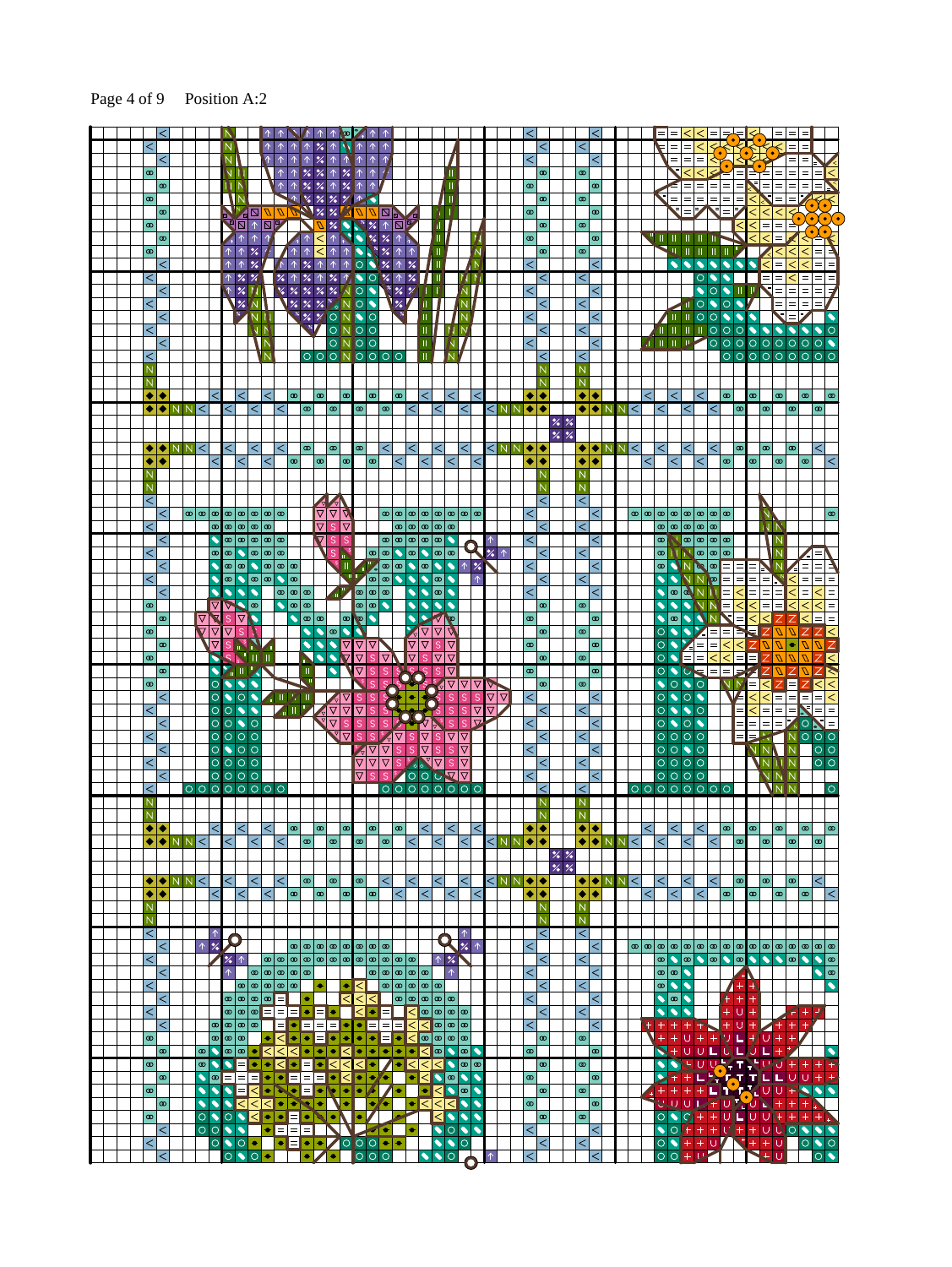#### Page 5 of 9 Position B:2

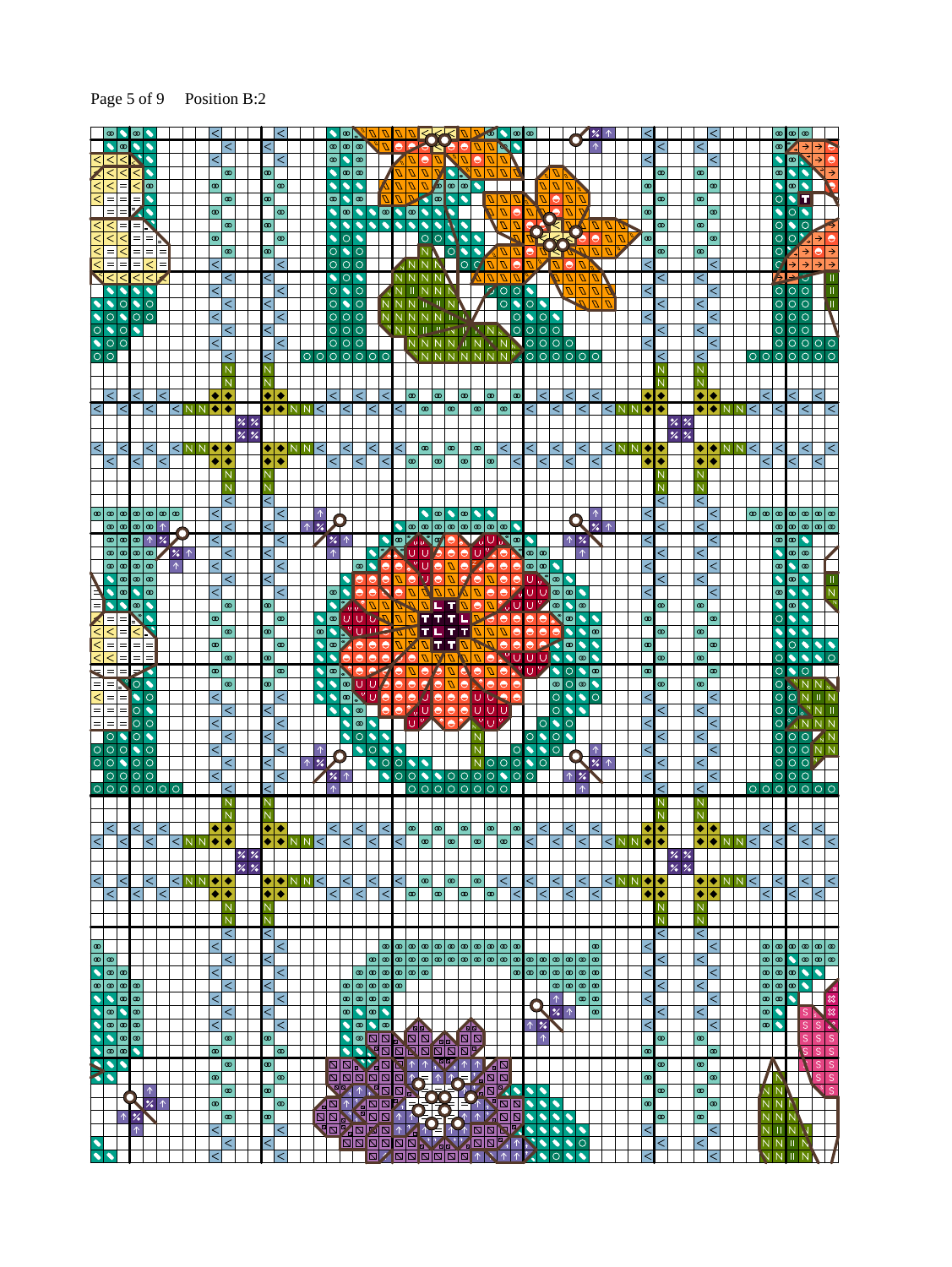Page 6 of 9 Position C:2

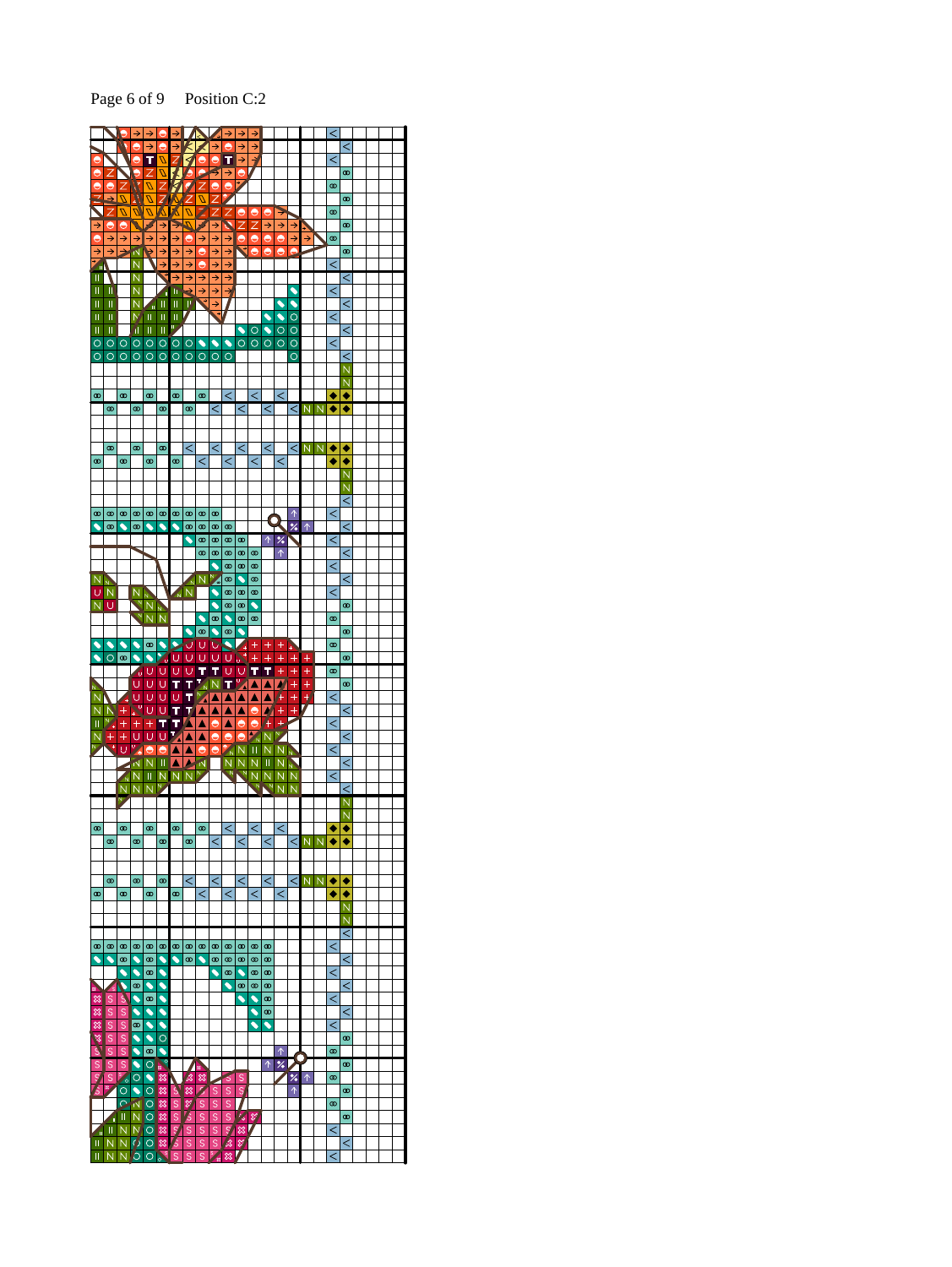### Page 7 of 9 Position A:3

|  |                |              |                                         |             |                                           |              |                                        |                               |                                                                             |                                |                          |                                          |                                          |                                                |                   |                |                                              |                                          |                                                                         |                            |                                                            |                                                                     |                                                          |                                   |                |                           |                 |                               |                                                        |            |                   | 0 0 0                                                                            |                      |                                                                                                 |                                             |                             |                                         |                                   |                                                                                    |                               |                                   |                             |
|--|----------------|--------------|-----------------------------------------|-------------|-------------------------------------------|--------------|----------------------------------------|-------------------------------|-----------------------------------------------------------------------------|--------------------------------|--------------------------|------------------------------------------|------------------------------------------|------------------------------------------------|-------------------|----------------|----------------------------------------------|------------------------------------------|-------------------------------------------------------------------------|----------------------------|------------------------------------------------------------|---------------------------------------------------------------------|----------------------------------------------------------|-----------------------------------|----------------|---------------------------|-----------------|-------------------------------|--------------------------------------------------------|------------|-------------------|----------------------------------------------------------------------------------|----------------------|-------------------------------------------------------------------------------------------------|---------------------------------------------|-----------------------------|-----------------------------------------|-----------------------------------|------------------------------------------------------------------------------------|-------------------------------|-----------------------------------|-----------------------------|
|  |                |              |                                         |             | $\uparrow$ %                              |              |                                        |                               | 2500                                                                        | $\circ$                        |                          |                                          |                                          |                                                |                   |                |                                              |                                          |                                                                         |                            |                                                            | $\wedge$ XN                                                         |                                                          |                                   |                |                           |                 |                               |                                                        |            |                   | 000                                                                              |                      |                                                                                                 |                                             |                             |                                         |                                   |                                                                                    |                               |                                   |                             |
|  | $\,<\,$        | $\,<$        |                                         |             |                                           |              |                                        |                               | $\times$ 100000                                                             |                                |                          |                                          |                                          | $\circ$                                        |                   |                | $\circ \bullet$                              | $\circ$                                  | $\bullet$<br>$\circ$                                                    | $\circ$ $\circ$            | $\begin{array}{c} \circ \\ \circ \\ \circ \end{array}$     |                                                                     |                                                          |                                   | $\,<$          | $\,<\,$                   |                 | <                             | $\,<$                                                  |            |                   |                                                                                  |                      |                                                                                                 |                                             |                             |                                         |                                   |                                                                                    | $N/L$ ii ii<br>N 17   11   27 |                                   | N N                         |
|  | $\,<$          |              |                                         |             |                                           |              |                                        |                               |                                                                             |                                |                          |                                          |                                          | 00000000                                       |                   |                |                                              |                                          |                                                                         |                            |                                                            | $\circ \circ \circ \circ \circ$                                     |                                                          |                                   |                | $\,<\,$                   |                 | $\,<$                         |                                                        |            |                   | $\begin{array}{c c} \circ \circ \circ \circ \circ \circ \circ \circ \end{array}$ |                      |                                                                                                 |                                             |                             |                                         |                                   |                                                                                    | VITANY                        |                                   |                             |
|  | $\overline{N}$ |              |                                         |             |                                           |              |                                        |                               |                                                                             |                                |                          |                                          |                                          |                                                |                   |                |                                              |                                          |                                                                         |                            |                                                            |                                                                     |                                                          |                                   |                | N                         |                 | N                             |                                                        |            |                   |                                                                                  |                      |                                                                                                 |                                             |                             |                                         |                                   |                                                                                    |                               |                                   |                             |
|  | Ń              |              |                                         |             |                                           |              |                                        |                               |                                                                             |                                |                          |                                          |                                          |                                                |                   |                |                                              |                                          |                                                                         |                            |                                                            |                                                                     |                                                          |                                   |                |                           |                 | N                             |                                                        |            |                   |                                                                                  |                      |                                                                                                 |                                             |                             |                                         |                                   |                                                                                    |                               |                                   |                             |
|  |                | ◆│◆          | $\blacklozenge \blacktriangleright$ NN< |             |                                           | $\,<$        | $\,<\,$                                | $\lt$                         | $\,<\,$                                                                     | $\,<\,$<br>$\,<\,$             |                          | $\infty$                                 | $\circ$                                  | $\pmb{\circledcirc}$                           | യ                 | $\infty$       | $^{\circ}$                                   | $\circ$                                  | $\prec$<br>$\,<\,$                                                      | $\,<\,$                    | $\lt$                                                      | $\,<$<br>$\,<\,$                                                    |                                                          | KNNO                              |                | ◆│◆│                      |                 | ◆│◆                           | $\blacklozenge \blacktriangleright N$ $N <$            |            | $\lt$             | $\lt$<br>$\lt$                                                                   | $\lt$                | $\lt$                                                                                           | $\lt$                                       | $^\circledR$                | $^\infty$                               | യ                                 | $\infty$<br>$\infty$                                                               |                               | $^\circledR$                      | $\infty$                    |
|  |                |              |                                         |             |                                           |              |                                        |                               |                                                                             |                                |                          |                                          |                                          |                                                |                   |                |                                              |                                          |                                                                         |                            |                                                            |                                                                     |                                                          |                                   |                |                           | $\frac{1}{6}$ % |                               |                                                        |            |                   |                                                                                  |                      |                                                                                                 |                                             |                             |                                         |                                   |                                                                                    |                               |                                   |                             |
|  |                |              |                                         |             |                                           |              |                                        |                               |                                                                             |                                |                          |                                          |                                          |                                                |                   |                |                                              |                                          |                                                                         |                            |                                                            |                                                                     |                                                          |                                   |                |                           | $\frac{2}{6}$ % |                               |                                                        |            |                   |                                                                                  |                      |                                                                                                 |                                             |                             |                                         |                                   |                                                                                    |                               |                                   |                             |
|  |                |              | $\blacklozenge$ enni                    |             | $\lt$                                     |              |                                        |                               | <                                                                           | <                              |                          |                                          |                                          | $\infty$                                       | œ                 |                | ≺                                            |                                          | $\,<\,$                                                                 | $\,<\,$                    |                                                            | $\lt$                                                               |                                                          | KNNII                             |                |                           |                 |                               | $\leftrightarrow$ $\land$ NN                           |            |                   | $\,<$                                                                            |                      |                                                                                                 |                                             |                             | $\infty$                                |                                   | ത                                                                                  | $\infty$                      |                                   |                             |
|  | ٠<br>N         | ٠            |                                         |             |                                           | $\,<$        |                                        | $\,<\,$                       |                                                                             | $\,<\,$                        | $ \infty $               |                                          | l oo                                     | $\infty$                                       |                   | l oo           |                                              | $\,<\,$                                  | ∣<                                                                      |                            | $\,<\,$                                                    | $\,<\,$                                                             |                                                          |                                   | ٠              | ٠<br>N                    |                 | ◆│◆<br>N.                     |                                                        |            | $\,<\,$           | $\lt$                                                                            |                      | $\,<\,$                                                                                         |                                             | $^\circledR$                |                                         | $ \infty $                        | ത                                                                                  |                               | $\infty$                          |                             |
|  |                |              |                                         |             |                                           |              |                                        |                               |                                                                             |                                |                          |                                          |                                          |                                                |                   |                |                                              |                                          |                                                                         |                            |                                                            |                                                                     |                                                          |                                   |                |                           |                 | Ñ                             |                                                        |            |                   |                                                                                  |                      |                                                                                                 |                                             |                             |                                         |                                   |                                                                                    |                               |                                   |                             |
|  | $\,<\,$        |              |                                         |             |                                           |              |                                        |                               |                                                                             |                                |                          |                                          |                                          |                                                |                   |                |                                              |                                          |                                                                         |                            |                                                            |                                                                     |                                                          |                                   |                | $\,<\,$                   |                 | $\lt$                         |                                                        |            |                   |                                                                                  |                      |                                                                                                 |                                             |                             |                                         |                                   |                                                                                    |                               |                                   |                             |
|  |                | <            |                                         |             |                                           |              |                                        |                               | ဖြစ္ပြား ဖြစ္ပြား ဖြစ                                                       |                                |                          |                                          |                                          |                                                |                   |                |                                              |                                          | $\omega$    00   00   00   00   00                                      | $\omega$ $\omega$ $\omega$ |                                                            |                                                                     |                                                          |                                   |                |                           |                 |                               | $\lt$                                                  |            |                   |                                                                                  |                      |                                                                                                 |                                             |                             |                                         |                                   |                                                                                    |                               |                                   |                             |
|  | $\,<$          | <            |                                         |             |                                           |              |                                        |                               | $\omega$ $\infty$ $\infty$<br>$\circ \circ \circ$                           |                                |                          |                                          |                                          |                                                |                   |                |                                              |                                          |                                                                         |                            | $\infty$                                                   |                                                                     |                                                          |                                   | $\,<\,$        | $\,<\,$                   |                 | $\lt$                         | $\,<$                                                  |            | $\blacklozenge$   | $\infty$   $\infty$   $\infty$   $\infty$  <br>$\omega$ $\sim$ $\sim$            |                      |                                                                                                 |                                             |                             | $\uparrow$<br>$\uparrow$                | 个<br>$\boldsymbol{\varkappa}$     | $\uparrow$<br>$\uparrow$                                                           | $\sqrt{2}$<br>↑ % ↑           |                                   | 个长<br>$\uparrow$            |
|  | $\,<$          |              |                                         |             |                                           |              |                                        |                               | $\overline{\circ}$ $\overline{\circ}$ $\overline{\circ}$ $\overline{\circ}$ |                                |                          |                                          | Z Z                                      |                                                |                   |                |                                              |                                          |                                                                         | $\circ$                    |                                                            |                                                                     |                                                          |                                   |                | $\,<\,$                   |                 | $\lt$                         |                                                        |            |                   | $ \infty $                                                                       | $\sim$ $\sim$        |                                                                                                 |                                             |                             | $\hat{\mathcal{L}}$                     | $\uparrow$                        |                                                                                    | $\times$ 1 $\times$ 1         |                                   | $\uparrow$                  |
|  |                | $\,<\,$      |                                         |             |                                           |              |                                        |                               | $\boxed{C}$ $\boxed{C}$ $\boxed{C}$ $\boxed{C}$ $\boxed{C}$ $\boxed{C}$     |                                |                          |                                          |                                          | Ж                                              |                   |                |                                              |                                          |                                                                         |                            | $\sqrt{8}$                                                 |                                                                     |                                                          |                                   | $\,<\,$        |                           |                 |                               | $\,<\,$                                                |            |                   | $\circ$ $\circ$ $\circ$                                                          |                      |                                                                                                 |                                             |                             |                                         | $\uparrow$                        | $\boldsymbol{\mathcal{Z}}$                                                         | 1/3                           | $\frac{9}{4}$                     |                             |
|  | $\overline{<}$ |              |                                         |             |                                           |              |                                        |                               | $\bullet$                                                                   |                                |                          |                                          |                                          |                                                |                   |                |                                              |                                          |                                                                         |                            |                                                            |                                                                     |                                                          |                                   |                | $\overline{<}$            |                 | $\overline{<}$                |                                                        |            |                   | $\bullet$                                                                        | $\circ$ $\circ$      | ത                                                                                               |                                             |                             |                                         |                                   | $\ddot{\Phi}$<br>$\mathscr{C}$                                                     | $\boldsymbol{\times}$         |                                   |                             |
|  | $\infty$       | <            |                                         |             |                                           |              | $\bullet$ $\bullet$<br>$\circ$ $\circ$ |                               | $\frac{1}{\sqrt{2}}$                                                        | $\bullet$ T $\bullet$ $ Z Z Z$ |                          |                                          | A                                        | D                                              |                   |                |                                              |                                          |                                                                         | W.                         | Ø                                                          |                                                                     |                                                          |                                   | $\,<\,$        | $\infty$                  |                 | $^{\circ}$                    | ∣<                                                     |            |                   | $\bullet$                                                                        | $\circ$<br>$\bullet$ | $\bullet$                                                                                       | $\blacktriangleright$                       | $\bigcirc$ % % %            |                                         | $\uparrow$                        | $\lambda$ % $\uparrow$ + $\uparrow$<br>24<br>$\uparrow$                            |                               | $\uparrow$                        | $\mathcal{Z}_{\mathbf{z}}$  |
|  |                | $\infty$     |                                         |             |                                           |              |                                        |                               |                                                                             |                                |                          |                                          | Z T                                      |                                                |                   |                |                                              |                                          | $\bullet$ $\mathcal{U}/\mathcal{I}/\mathcal{I}/\mathcal{V}/\mathcal{I}$ |                            |                                                            |                                                                     |                                                          |                                   | $\pmb{\infty}$ |                           |                 |                               | ത                                                      |            |                   |                                                                                  |                      |                                                                                                 |                                             | $\blacktriangleright$ % % % |                                         | $\overline{\mathscr{C}}$ $\times$ | $\uparrow$                                                                         | $\boldsymbol{\varkappa}$      |                                   | $\%$ %                      |
|  | $\infty$       |              |                                         |             |                                           |              |                                        |                               | ◥◙◙◥                                                                        |                                | D                        | $\overline{\mathcal{L}}$                 | N                                        |                                                |                   |                | $\overline{N}$ $\overline{N}$ $\overline{N}$ | Ŋ.                                       | $\frac{p}{\sqrt{p}}$                                                    |                            | न्न                                                        | ٠                                                                   |                                                          |                                   |                | $^\infty$                 |                 | @                             |                                                        |            |                   |                                                                                  | Ō                    |                                                                                                 | $\frac{9}{4}$                               |                             |                                         |                                   | $\%$ % % % %                                                                       | $\boldsymbol{\times}$         |                                   |                             |
|  |                | $\infty$     |                                         |             |                                           |              |                                        |                               | $\circ$ $\bullet$ $\bullet$ $\bullet$                                       |                                |                          |                                          |                                          |                                                |                   |                | NNY                                          |                                          | $\mathbb{Z}$ : $\mathbb{Z}$ $^{\circ}$                                  |                            | ×                                                          |                                                                     | Ñ                                                        |                                   | $\infty$       |                           |                 |                               | l oo                                                   |            |                   | <u>an is</u>                                                                     |                      | $\bullet$                                                                                       | <b>N<sub>X</sub></b>                        | $\boldsymbol{\%}$           | ۰⁄                                      |                                   | $\frac{1}{2}$ % %                                                                  | $\frac{9}{4}$                 |                                   |                             |
|  | ത              | $^\circledR$ |                                         |             |                                           |              |                                        |                               | $\sqrt{\circ}$<br>$\frac{1}{2}$                                             |                                |                          |                                          |                                          |                                                |                   | N <sup>N</sup> | NN <sup>N</sup>                              |                                          |                                                                         |                            | Ø                                                          |                                                                     |                                                          |                                   | $\infty$       | $\infty$                  |                 | $^{\circ}$                    | ത                                                      |            |                   |                                                                                  |                      | ା⊟ଠ                                                                                             | <b>AXIS</b>                                 | $\bullet$                   |                                         |                                   | $\blacktriangleright$ % % % %<br>$N^{*}$ % % %                                     |                               |                                   |                             |
|  | $\infty$       |              |                                         |             |                                           |              |                                        |                               | OONNNN                                                                      |                                |                          |                                          |                                          |                                                |                   |                |                                              |                                          |                                                                         |                            |                                                            |                                                                     |                                                          |                                   |                | $\infty$                  |                 | $^{\circ}$                    |                                                        |            |                   |                                                                                  |                      | $\overline{\mathbb{F}}$ $\overline{\mathbb{F}}$ $\overline{\mathbb{F}}$ $\overline{\mathbb{F}}$ |                                             | $\bullet$                   | $\circ$                                 | $\blacktriangleright$             | $\frac{1}{2}$                                                                      |                               |                                   |                             |
|  |                | $\,<$        |                                         |             |                                           |              |                                        |                               | OOMNNN                                                                      |                                |                          |                                          |                                          |                                                |                   |                |                                              |                                          |                                                                         | $\bullet$                  |                                                            |                                                                     |                                                          |                                   | $\,<\,$        |                           |                 |                               | $\,<$                                                  |            |                   |                                                                                  |                      | □●●○○                                                                                           |                                             |                             | $\bullet$                               | ♦                                 |                                                                                    |                               |                                   | $\circ$ No                  |
|  | $\overline{<}$ |              |                                         |             |                                           |              |                                        |                               | OO <sup>N</sup> NNNN                                                        |                                |                          |                                          |                                          | $\frac{p}{q}$                                  |                   | JN 2           |                                              | <b>AVI.</b>                              |                                                                         | $\bullet$                  |                                                            |                                                                     |                                                          |                                   |                | <                         |                 | $\lt$                         |                                                        |            |                   | $\sqrt{2}$                                                                       |                      |                                                                                                 |                                             | $\circ \bullet$             |                                         | $\circ \bullet$                   |                                                                                    | $\bullet$                     | $\bullet$                         | $\overline{O}$              |
|  | $\overline{<}$ | $\,<\,$      |                                         |             |                                           |              |                                        |                               | UNN OLIN NA<br>NNN001                                                       |                                |                          |                                          |                                          | <b>PA</b>                                      |                   |                |                                              |                                          | $\bullet$ 0 $\bullet$ 0 0 0 $\bullet$<br>$\circ \bullet \circ \sigma$   |                            |                                                            |                                                                     | $\uparrow$                                               |                                   | $\,<\,$        | $\,<$                     |                 | $\lt$                         | ∣<                                                     |            | $\sqrt{2}$        |                                                                                  | $\uparrow$           | $\uparrow$<br>$\frac{9}{4}$                                                                     |                                             | $\circ$                     |                                         | $\bullet$                         | 000000                                                                             |                               | $\bullet$ 00<br>$\circ$           |                             |
|  |                | $\,<\,$      |                                         |             |                                           |              |                                        |                               | NNY YANN                                                                    |                                |                          |                                          |                                          | 0000 A - 0000                                  |                   |                |                                              |                                          |                                                                         |                            |                                                            |                                                                     | $Q_{\mathbf{z} \wedge \mathbf{z}}$                       |                                   | $\lt$          |                           |                 |                               | $\,<$                                                  |            | $\boldsymbol{\%}$ | $\uparrow$                                                                       |                      | $\overline{\uparrow}$ $\overline{\uparrow}$ $\overline{\mathbf{x}}$                             |                                             |                             |                                         |                                   |                                                                                    |                               |                                   |                             |
|  | $\,<$          |              |                                         |             |                                           |              |                                        |                               |                                                                             |                                |                          |                                          |                                          | ANNNN RA                                       |                   |                |                                              |                                          | $O[O[O_{\mathscr{A}}]$                                                  |                            |                                                            | $ \wedge $ $\times$ $\triangleright$                                |                                                          |                                   |                | $\lt$                     |                 | $\lt$                         |                                                        |            |                   | $\uparrow$                                                                       |                      | $\uparrow$ $\uparrow$ $\mathscr{C}_{\mathscr{R}}$                                               |                                             |                             |                                         |                                   |                                                                                    | OOCTILIA                      |                                   |                             |
|  |                | $\lt$        |                                         |             |                                           |              |                                        |                               |                                                                             |                                |                          |                                          |                                          | ANN <sup>N</sup> OOO                           |                   |                | $\frac{Z}{Z}$                                | $\overline{\circ}$                       |                                                                         |                            |                                                            |                                                                     |                                                          |                                   | $\overline{<}$ |                           |                 |                               | $\lt$                                                  |            |                   | $\mathbb{I}$ $\mathbb{Z}$                                                        |                      | $\blacksquare$ % $\blacksquare$                                                                 |                                             |                             |                                         |                                   | $\circ \circ \circ \circ$                                                          |                               |                                   |                             |
|  | $\,<$<br>N     |              |                                         |             |                                           |              |                                        |                               | NN <sup>N</sup>                                                             |                                |                          |                                          |                                          | $\overline{O}$ $\overline{O}$ $\overline{O}$   | $\sqrt{2}$        |                |                                              |                                          |                                                                         |                            |                                                            |                                                                     |                                                          |                                   |                |                           |                 | $\,<$<br>N                    |                                                        |            |                   |                                                                                  |                      |                                                                                                 |                                             |                             |                                         |                                   | $\circ \circ \circ$                                                                |                               |                                   |                             |
|  |                |              |                                         |             |                                           |              |                                        |                               |                                                                             |                                |                          |                                          |                                          |                                                |                   |                |                                              |                                          |                                                                         |                            |                                                            |                                                                     |                                                          |                                   |                |                           |                 |                               |                                                        |            |                   |                                                                                  |                      |                                                                                                 |                                             |                             |                                         |                                   |                                                                                    |                               |                                   |                             |
|  | Ñ              |              |                                         |             |                                           |              |                                        |                               |                                                                             |                                |                          |                                          |                                          |                                                |                   |                |                                              |                                          |                                                                         |                            |                                                            |                                                                     |                                                          |                                   |                |                           |                 |                               |                                                        |            |                   |                                                                                  |                      |                                                                                                 |                                             |                             |                                         |                                   |                                                                                    |                               |                                   |                             |
|  | ٠              | ٠            |                                         |             |                                           |              |                                        | $\lt$                         |                                                                             | $\lt$                          | ത                        |                                          | ത                                        | $\infty$                                       |                   | ത              |                                              | ത                                        | $\prec$                                                                 |                            | $\lt$                                                      | $\,<$                                                               |                                                          |                                   | ٠              | $\bullet$                 |                 | N<br>◆│◆                      |                                                        |            | $\lt$             | $\lt$                                                                            |                      | $\lt$                                                                                           |                                             | $^\circledR$                |                                         | @                                 | $ \infty $                                                                         |                               | $\infty$                          | $\infty$                    |
|  | ۰              | $\bullet$    | N <sub>N</sub>                          |             | $\,<\,$                                   |              |                                        |                               | $\,<\,$                                                                     | $\lt$                          |                          | $ \infty $                               |                                          | $^\circledR$                                   | $\infty$          |                | $\infty$                                     |                                          | $\lt$                                                                   | $\,<\,$                    |                                                            | $\lt$                                                               |                                                          | KNNO                              |                | $\bullet$                 |                 |                               | $\bullet\bullet\text{NNK}$                             |            |                   | $\,<\,$                                                                          | $\,<\,$              |                                                                                                 | ←                                           |                             | $\infty$                                |                                   | $\circ$                                                                            | $\infty$                      |                                   | $\infty$                    |
|  |                |              |                                         |             |                                           |              |                                        |                               |                                                                             |                                |                          |                                          |                                          |                                                |                   |                |                                              |                                          |                                                                         |                            |                                                            |                                                                     |                                                          |                                   |                |                           | $\times$ %      |                               |                                                        |            |                   |                                                                                  |                      |                                                                                                 |                                             |                             |                                         |                                   |                                                                                    |                               |                                   |                             |
|  | $\bullet$      |              | $\bigcirc$ nini                         |             |                                           |              | $\,<\,$                                |                               | $\lt$                                                                       | $\,<$                          |                          |                                          |                                          | $\infty$                                       | @                 |                | $\,<$                                        |                                          | $\lt$                                                                   | $\,<\,$                    |                                                            | $\,<$                                                               |                                                          | $<$ N N                           | $\bullet$      | ٠                         | $%$ %           |                               | $\bigodot$ $\bigodot$ $\bigwedge$ $\bigwedge$          | $\,<$      |                   | $\lt$                                                                            | $\,<$                |                                                                                                 |                                             |                             | $\infty$                                |                                   | $\circledcirc$                                                                     | $\infty$                      |                                   |                             |
|  | ٠              | ٠            |                                         |             |                                           | $\,<$        |                                        | $\,<\,$                       |                                                                             | $\lt$                          | $\circ$                  |                                          | $\circ$                                  | $\infty$                                       |                   | $\circ$        |                                              | <                                        | $\lt$                                                                   |                            | $\,<\,$                                                    | $\,<\,$                                                             |                                                          |                                   | $\bullet$      | ٠                         |                 | ◆│◆                           |                                                        |            | $\,<\,$           | <                                                                                |                      | <                                                                                               |                                             |                             |                                         | $\infty$                          |                                                                                    |                               | $\infty$                          |                             |
|  | $\overline{N}$ |              |                                         |             |                                           |              |                                        |                               |                                                                             |                                |                          |                                          |                                          |                                                |                   |                |                                              |                                          |                                                                         |                            |                                                            |                                                                     |                                                          |                                   |                | N                         |                 | Ñ                             |                                                        |            |                   |                                                                                  |                      |                                                                                                 |                                             |                             |                                         |                                   |                                                                                    |                               |                                   |                             |
|  | Ñ              |              |                                         |             |                                           |              |                                        |                               |                                                                             |                                |                          |                                          |                                          |                                                |                   |                |                                              |                                          |                                                                         |                            |                                                            | 个                                                                   |                                                          |                                   |                |                           |                 | Ñ                             |                                                        |            |                   |                                                                                  |                      |                                                                                                 |                                             |                             |                                         |                                   |                                                                                    |                               |                                   |                             |
|  | $\lt$          | $\lt$        |                                         |             | $\uparrow$ %                              | Ŗ            | $\times$ 1                             |                               |                                                                             |                                |                          |                                          |                                          |                                                |                   |                |                                              |                                          |                                                                         |                            |                                                            | 1 % Z<br>$\sqrt{\frac{1}{6}}$                                       |                                                          |                                   | $\,<\,$        | $\,<\,$                   |                 | $\lt$                         | $\,<\,$                                                |            |                   |                                                                                  |                      |                                                                                                 |                                             |                             |                                         |                                   |                                                                                    |                               |                                   |                             |
|  | $\,<$          |              |                                         |             |                                           |              |                                        |                               |                                                                             |                                |                          |                                          |                                          |                                                |                   |                |                                              |                                          |                                                                         |                            |                                                            |                                                                     |                                                          |                                   |                | $\leq$                    |                 | $\lt$                         |                                                        |            |                   | $\infty$ $\infty$ $\infty$ $\infty$                                              |                      |                                                                                                 |                                             |                             |                                         |                                   |                                                                                    |                               |                                   |                             |
|  |                |              |                                         |             |                                           |              |                                        |                               | $\times$                                                                    |                                | $x_{\mathsf{I}}$         | Ix.                                      |                                          | $\times$<br>$\times$                           | $\mathsf{K}$      | Ixl            | $\times$                                     |                                          | <b>xlx</b>                                                              |                            |                                                            |                                                                     |                                                          |                                   |                |                           |                 |                               | $\lt$                                                  |            |                   | $\infty$  တ $\infty$  တ $\infty$  တ                                              |                      |                                                                                                 |                                             |                             |                                         |                                   |                                                                                    |                               |                                   |                             |
|  | $\,<\,$        |              |                                         |             |                                           |              |                                        | $\times$ $\times$<br>$\times$ | $\times$                                                                    | X X X<br>$\times$<br>$\times$  | $\times$                 | $\times$                                 | $ \times  \times  $<br>$\mathsf{\times}$ | $\times$<br>$\times$<br>$\times$<br>$\times$   | $\mathsf{\times}$ | I×l            | ×                                            | X X                                      | $\mathsf{\times}$<br>$\times$<br>$\times$                               | $\times$                   | $\times$<br>$\times$                                       |                                                                     |                                                          |                                   |                |                           |                 | $\,<\,$                       | $\,<$                                                  |            |                   | $\omega$ စတြစြ<br> ത                                                             | $\overline{\circ}$   | ത ത                                                                                             |                                             |                             |                                         |                                   | <                                                                                  | $\,<$                         |                                   |                             |
|  | $\,<$          |              |                                         |             |                                           | X            |                                        | ×                             |                                                                             |                                |                          | $\times$                                 | X                                        |                                                |                   |                |                                              |                                          | ×                                                                       | $ \times $<br>$ \times $   | $\times$                                                   | X X                                                                 |                                                          |                                   |                |                           |                 | <∣                            |                                                        |            |                   | $\circ$  ග ග ග ග                                                                 |                      |                                                                                                 |                                             |                             |                                         |                                   |                                                                                    |                               |                                   |                             |
|  |                | $\,<$        |                                         |             |                                           |              |                                        | $\leq$                        | $\overline{\triangleright}$                                                 |                                | ⋜                        | $\leq$                                   | $\leq$                                   | $\overline{<}$                                 | $\leq$            | $\overline{<}$ | ⋜                                            | $\overline{\leq}$                        |                                                                         |                            | $\overline{\vee}$                                          |                                                                     |                                                          |                                   | $\overline{<}$ |                           |                 |                               | $\overline{<}$                                         |            |                   |                                                                                  |                      | $\circ$ $\circ$ $\circ$ $\circ$                                                                 |                                             |                             |                                         | $\,<$                             | $\,<$                                                                              |                               |                                   |                             |
|  | ∣ ∞            |              |                                         |             |                                           |              |                                        |                               |                                                                             |                                | $\,<$                    | $\leq$                                   | $\leq$                                   | $\leq$                                         |                   |                |                                              | ⋜                                        |                                                                         |                            | $\,<$                                                      |                                                                     |                                                          |                                   |                | $\infty$                  |                 | $\infty$                      |                                                        |            |                   |                                                                                  | ₹                    | $\bullet$                                                                                       |                                             | $\bullet$                   |                                         |                                   | $\,<$                                                                              |                               |                                   | $\,<$                       |
|  | $\infty$       | $^\circledR$ |                                         |             |                                           |              |                                        | $\frac{1}{10}$<br>$\lt$       | $\frac{1}{\leq}$                                                            | <b>NATE</b><br><b>EEE</b>      | $\overline{<}$           | $\overline{\left\langle \right\rangle }$ | $\overline{<}$                           | $\frac{1}{\sqrt{2}}$<br>$\overline{\langle}$   | $\frac{1}{\leq}$  | $\frac{1}{2}$  | $\leq$                                       | $\overline{\left\langle \right\rangle }$ | <u>रिरोट</u><br>003<br>003                                              | $\vert$ <                  | ₹                                                          | ٠                                                                   | $\bullet \bullet$                                        |                                   | $\infty$       | $\infty$                  |                 | @                             | യ                                                      |            |                   |                                                                                  |                      | $\bullet$                                                                                       | $\circ$ $\circ$<br>$\overline{\phantom{a}}$ | $\circ$ $\circ$             | $\bullet$                               |                                   | $\,<$<br>$\leq$                                                                    | $\,<$                         | $\leq$                            | ⊲⊨<br>IN                    |
|  |                |              |                                         |             |                                           |              | ۰                                      | $\,<$                         | $ \overline{\le} < \le \overline{\le} $<br>$\overline{<}$                   |                                | $\overline{<}$           |                                          |                                          |                                                |                   |                |                                              | $\prec$                                  | $ \overline{<} \overline{<} \overline{<} <$<br>⊺                        | $\,<$                      | $\overline{<}$<br>$\leq$                                   | ۰                                                                   | $ \bullet  \bullet$                                      |                                   | $\infty$       |                           |                 |                               | യ                                                      |            |                   |                                                                                  |                      |                                                                                                 | $\blacklozenge$                             | $\circ$                     | $\blacktriangleleft$<br>$\blacklozenge$ |                                   |                                                                                    | <                             | Ε                                 |                             |
|  | $\infty$       |              |                                         |             | ٠                                         |              | ٠                                      | ⋜                             | $\overline{\leq}$                                                           | $\frac{\sqrt{2}}{\sqrt{2}}$    | $\overline{<}$           |                                          |                                          |                                                |                   |                |                                              | ⋜                                        | $\frac{1}{\leq}$<br>₹                                                   | $\,<$                      | ₹                                                          | ٠                                                                   | $\overline{\bullet}\overline{\bullet}\overline{\bullet}$ |                                   |                | $\infty$                  |                 | $\infty$                      |                                                        |            |                   |                                                                                  |                      |                                                                                                 |                                             | ₹                           | $\circ$                                 | ¢                                 | Ш                                                                                  | ۰                             |                                   |                             |
|  |                | $^\circledR$ |                                         |             | ◆│◆                                       |              |                                        |                               |                                                                             |                                | ⋜                        |                                          |                                          |                                                |                   |                |                                              |                                          |                                                                         | $\lt$                      | ⋜                                                          | ٠<br>٠                                                              | $\bullet$                                                | $\bullet$                         |                |                           |                 |                               | စ                                                      |            |                   |                                                                                  |                      |                                                                                                 |                                             |                             | $\bullet$                               | $\overline{\phantom{a}}$          |                                                                                    | OUTNO                         |                                   |                             |
|  | $\infty$       | $\,<$        |                                         | ۰           | $\overline{\bullet }\bullet$<br>$\bullet$ | $\bullet$    | ٠                                      | $\overline{<}$                | <u>रुदेद</u> नम<br>$\leq$                                                   | $<$ $<$                        | ⋜<br>$\overline{<}$      |                                          | $\leq$ $\sqrt{2}$<br>$\leftarrow$ $\sim$ | <b>HALL AND REAL PROPERTY</b><br>A<br>٨<br>ٰ ⊿ |                   | AN<br>AN       | $\leq$<br>$\overline{<}$                     | $\overline{<}$                           | $\overline{\Xi}$ nn<br>$\lt$<br>$\lt$                                   | $\lt$<br>$\,<$             | $\overline{\left\langle \right\rangle }$<br>$\overline{<}$ | ٠<br>٠<br>٠<br>$\bullet$                                            | $\bullet$<br>٠                                           | $\overline{\bullet}$<br>$\bullet$ | $\,<$          | $\infty$                  |                 | $\circ$                       | $\,<$                                                  | $\uparrow$ | $\uparrow$        |                                                                                  |                      |                                                                                                 |                                             |                             |                                         | $\overline{\bullet}$              | N<br>$\circ$                                                                       | - 11 - 11<br>V.               | $\mathbb{H} \setminus \mathbb{R}$ |                             |
|  | $\,<$          |              |                                         | ۰           | $\bullet$                                 | $\bullet$    | ٠                                      | $\bullet\bullet$              |                                                                             | $\bullet   \bullet  $          | $\left  \bullet \right $ | $\bullet $                               | ٠                                        | A<br>$\times$                                  | $\times$          |                | $\bullet   \bullet   \bullet  $              |                                          | $\bullet   \bullet$                                                     | ٠                          | ۰                                                          | ۰<br>۰                                                              | ۰                                                        | $\bullet$                         |                | $\leq$                    |                 | $\lt$                         |                                                        |            | <b>z</b>          | $7x \wedge$                                                                      |                      |                                                                                                 |                                             | <b>IND</b><br>$N_N$         |                                         |                                   | O<br>$\bullet$                                                                     | N                             | Ш.                                | $\mathbb{H}^+$              |
|  |                | $\,<$        |                                         |             |                                           |              |                                        |                               |                                                                             |                                |                          |                                          |                                          | $\times$                                       |                   |                |                                              |                                          |                                                                         |                            |                                                            | $\bullet$                                                           |                                                          |                                   | $\,<\,$        |                           |                 |                               | <                                                      |            |                   | $\overline{\Uparrow}$                                                            |                      |                                                                                                 |                                             |                             |                                         |                                   | NOO                                                                                | O  U                          |                                   | II N                        |
|  | ⋜              |              |                                         | ٠           |                                           | <b>All C</b> |                                        |                               |                                                                             |                                |                          |                                          |                                          | $\times$                                       | $\times$          |                |                                              |                                          |                                                                         |                            |                                                            | r۱۱                                                                 | ŀ.                                                       |                                   |                | $\lt$                     |                 | $\overline{<}$                |                                                        |            |                   |                                                                                  |                      |                                                                                                 |                                             | Ŀ<br>Ψ                      |                                         |                                   |                                                                                    | VO OON                        |                                   | $\mathbf{II}$ $\mathbf{II}$ |
|  | $\overline{<}$ | $\,<\,$      |                                         |             |                                           | IMAJ I       | $\rm H$                                |                               |                                                                             |                                |                          |                                          |                                          | $\times$<br>$\times$                           |                   |                |                                              |                                          |                                                                         |                            |                                                            | $\mathbf{H}$<br>$\mathbb{R}$ $\mathbb{N}$ $\mathbb{R}$ $\mathbb{R}$ | <b>HO</b>                                                |                                   | $\prec$        | $\overline{<}$            |                 | ⋜                             | $\,<$                                                  |            |                   |                                                                                  |                      |                                                                                                 |                                             |                             | J,                                      |                                   | $\begin{array}{c} \circ \circ \circ \mathcal{N}_\mathbf{u} \mathbf{v} \end{array}$ |                               |                                   | VI II                       |
|  |                | $\,<$        |                                         | <u>"TCT</u> | $+$ +                                     |              |                                        |                               |                                                                             |                                |                          |                                          |                                          | $\times$                                       | $\times$          |                |                                              |                                          |                                                                         |                            |                                                            | $+$                                                                 | $^{+}$                                                   |                                   | $\overline{<}$ |                           |                 |                               | $\,<$                                                  |            |                   |                                                                                  |                      |                                                                                                 |                                             |                             |                                         |                                   |                                                                                    | VOOONNN                       |                                   |                             |
|  | $\lt$          |              |                                         |             | $+$ +                                     |              |                                        |                               |                                                                             |                                |                          |                                          |                                          | $\times$                                       | $\times$          |                |                                              |                                          |                                                                         |                            |                                                            | $\ddot{}$                                                           | $\ddot{}$                                                |                                   |                | $\leq$                    |                 | $\overline{<}$                |                                                        |            |                   |                                                                                  |                      |                                                                                                 |                                             |                             |                                         |                                   |                                                                                    |                               |                                   |                             |
|  | N              |              |                                         |             |                                           |              |                                        |                               |                                                                             |                                |                          |                                          |                                          |                                                |                   |                |                                              |                                          |                                                                         |                            |                                                            |                                                                     |                                                          |                                   |                | Ñ                         |                 | $\overline{N}$                |                                                        |            |                   |                                                                                  |                      |                                                                                                 |                                             |                             |                                         |                                   |                                                                                    |                               |                                   |                             |
|  | N              | ٠            |                                         |             |                                           | $\,<$        |                                        | $\lt$                         |                                                                             | $\,<\,$                        |                          |                                          | യ                                        | œ                                              |                   | $\infty$       |                                              | $\infty$                                 | $\,<$                                                                   |                            | $\,<$                                                      | $\prec$                                                             |                                                          |                                   | ٠              | Ν                         |                 | $\mathbb N$                   |                                                        |            | $\leq$            | $\,<$                                                                            |                      | $\,<\,$                                                                                         |                                             | $\infty$                    |                                         | $\infty$                          | $\infty$                                                                           |                               |                                   | $\infty$                    |
|  | ٠<br>٠         | $\bullet$    | N N <                                   |             |                                           |              | $\,<$                                  |                               | $\,<$                                                                       | $\,<$                          |                          | @                                        |                                          | $\infty$                                       | ®                 |                | @                                            |                                          | $\,<$                                                                   | $\,<$                      |                                                            | $\,<$                                                               | N                                                        | N N                               |                | ٠<br>$\overline{\bullet}$ |                 | $\overline{\bullet}  \bullet$ | $\overline{\bullet \bullet }$ n n $\overline{\ltimes}$ |            |                   | $\,<$                                                                            | $\lt$                |                                                                                                 | $\,<$                                       |                             | $\infty$                                |                                   |                                                                                    | $\infty$                      |                                   | $\infty$                    |
|  |                |              |                                         |             |                                           |              |                                        |                               |                                                                             |                                |                          |                                          |                                          |                                                |                   |                |                                              |                                          |                                                                         |                            |                                                            |                                                                     |                                                          |                                   |                |                           |                 |                               |                                                        |            |                   |                                                                                  |                      |                                                                                                 |                                             |                             |                                         |                                   |                                                                                    |                               |                                   |                             |
|  |                |              |                                         |             |                                           |              |                                        |                               |                                                                             |                                |                          |                                          |                                          |                                                |                   |                |                                              |                                          |                                                                         |                            |                                                            |                                                                     |                                                          |                                   |                |                           |                 |                               |                                                        |            |                   |                                                                                  |                      |                                                                                                 |                                             |                             |                                         |                                   |                                                                                    |                               |                                   |                             |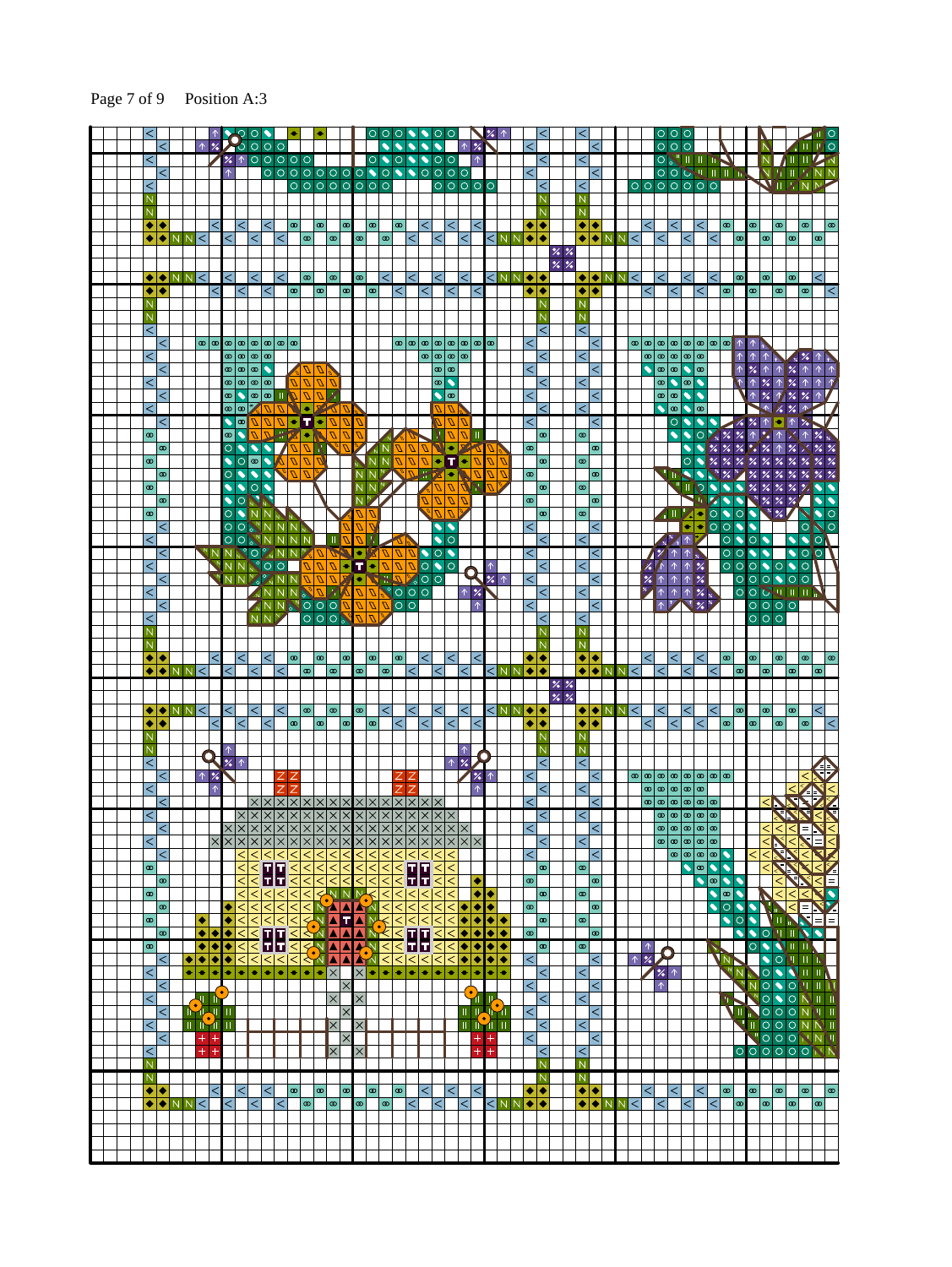#### Page 8 of 9 Position B:3